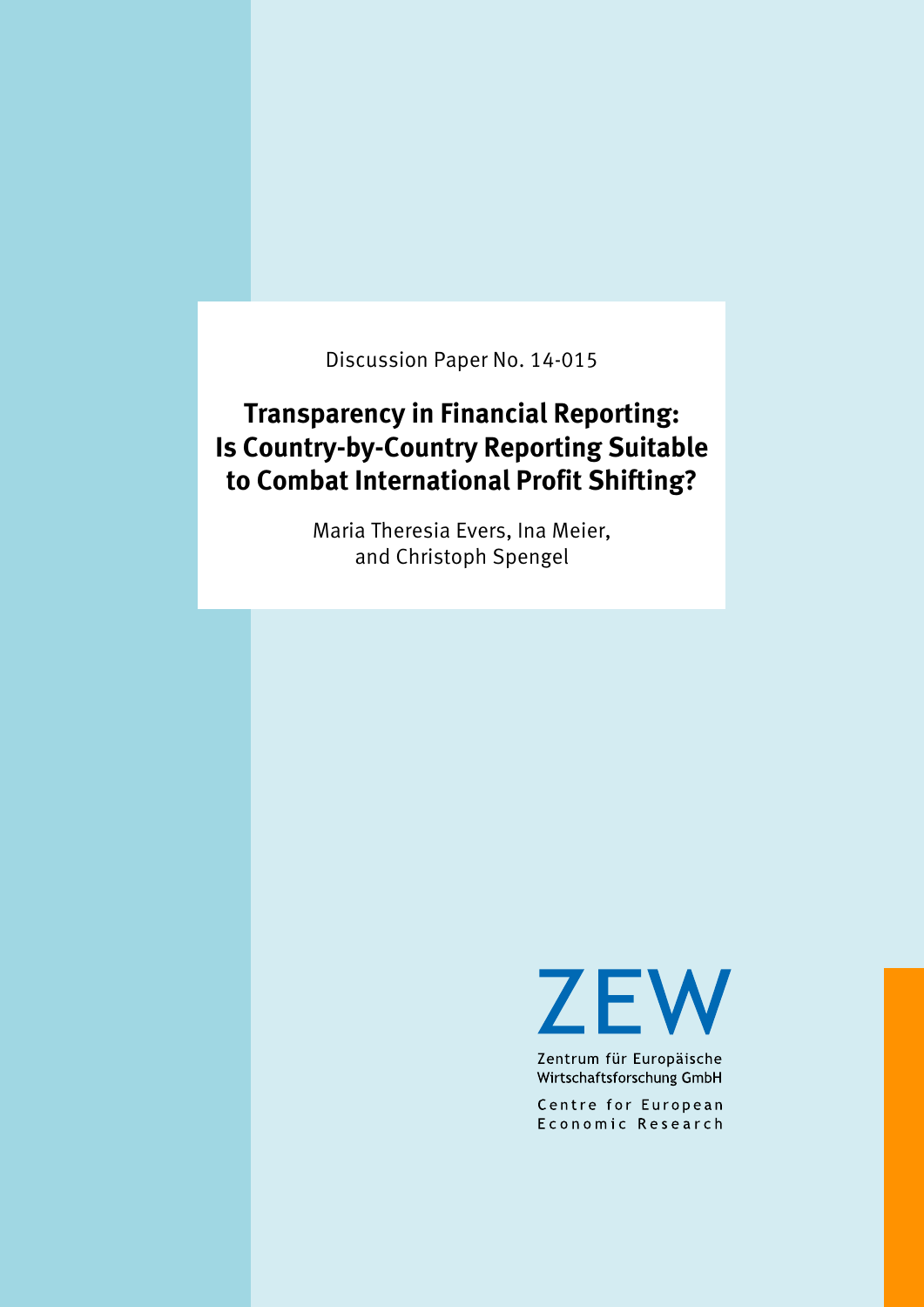Discussion Paper No. 14-015

# **Transparency in Financial Reporting: Is Country-by-Country Reporting Suitable to Combat International Profit Shifting?**

Maria Theresia Evers, Ina Meier, and Christoph Spengel

Download this ZEW Discussion Paper from our ftp server:

http://ftp.zew.de/pub/zew-docs/dp/dp14015.pdf

Die Discussion Papers dienen einer möglichst schnellen Verbreitung von neueren Forschungsarbeiten des ZEW. Die Beiträge liegen in alleiniger Verantwortung der Autoren und stellen nicht notwendigerweise die Meinung des ZEW dar.

Discussion Papers are intended to make results of ZEW research promptly available to other economists in order to encourage discussion and suggestions for revisions. The authors are solely responsible for the contents which do not necessarily represent the opinion of the ZEW.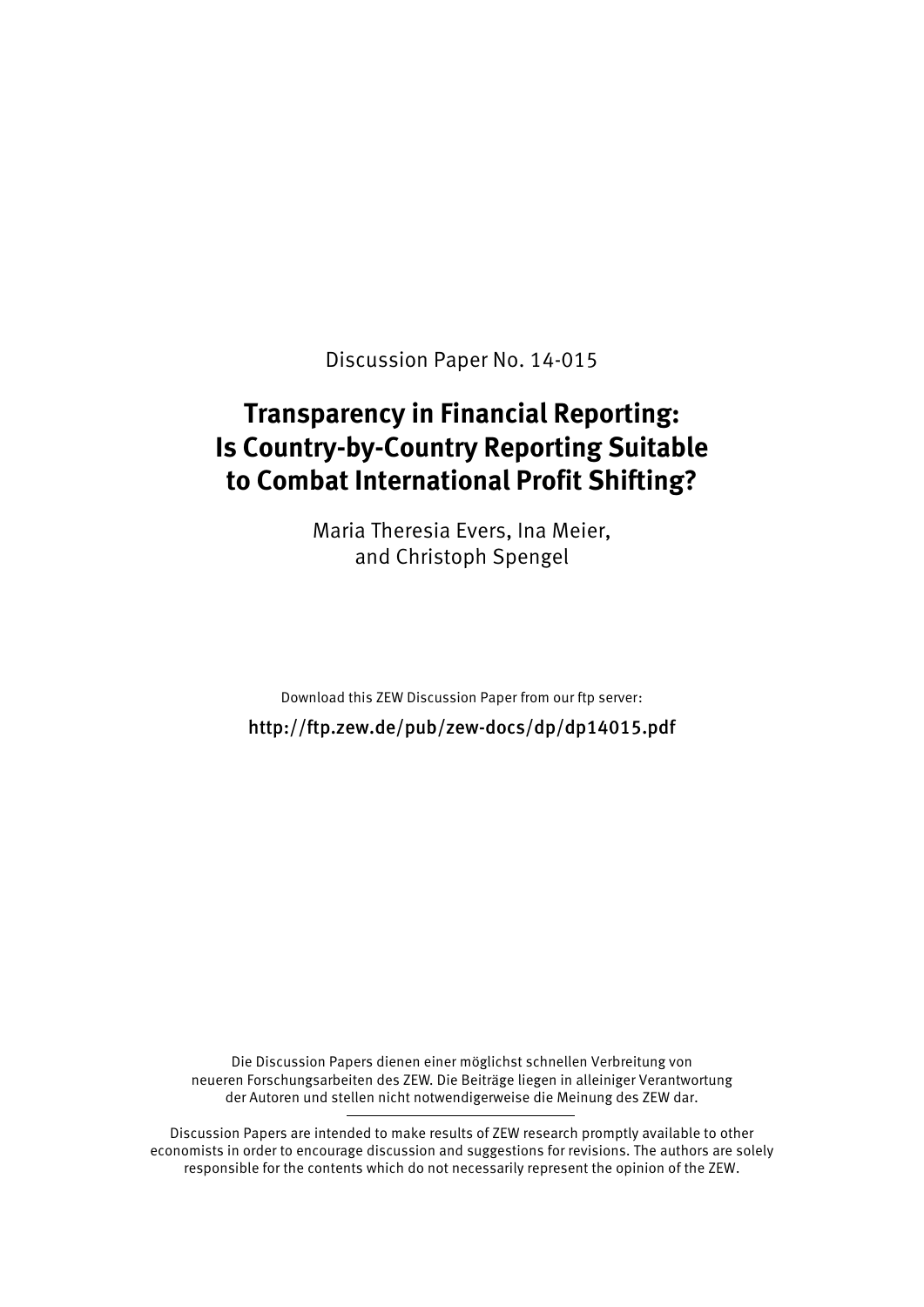## **Transparency in Financial Reporting: Is Country-by-Country Reporting suitable to combat international profit shifting?**

Maria Theresia Evers\*, Ina Meier\*\*, Christoph Spengel\*\*\*

## February 2014

**Abstract:** Aggressive tax planning efforts of highly profitable multinational companies (Base Erosion and Profit Shifting (BEPS)) have recently become the subject of intense public debate. As a response, several international initiatives and parties have called for more transparency in financial reporting, especially by means of a country-specific reporting of certain tax information (Country-by-Country Reporting (CbCR)). In our paper, we demonstrate that neither consolidated nor individual financial accounts seem to be an appropriate platform to provide such country-specific information and, therefore, that CbCR cannot be based on extended financial accounting standards. Moreover, we argue that even separate CbCR templates do not prevent multinationals from profit shifting, since their common tax minimization strategies are mainly based on the legal exploitation of gaps and loopholes in national and international tax law. In that regard, we show that expected costs for CbCR would exceed expected benefits and therefore contend that CbCR cannot be regarded as a convincing measure to combat international profit shifting. Instead, we argue that tax legislators should limit profit shifting by enforcing national and international tax rules and by closing gaps in tax law. In particular, we call for more tightened and standardized transfer pricing regulations to be adopted at an international level.

## **JEL Classification:** H20, H26, F23, K34, M41

**Keywords:** tax avoidance; profit shifting; multinational firms; tax reform; tax reporting; country-by-country reporting; international transfer pricing

<sup>\*</sup> ZEW

<sup>\*\*</sup> University of Mannheim

<sup>\*\*\*</sup> University of Mannheim & ZEW Mannheim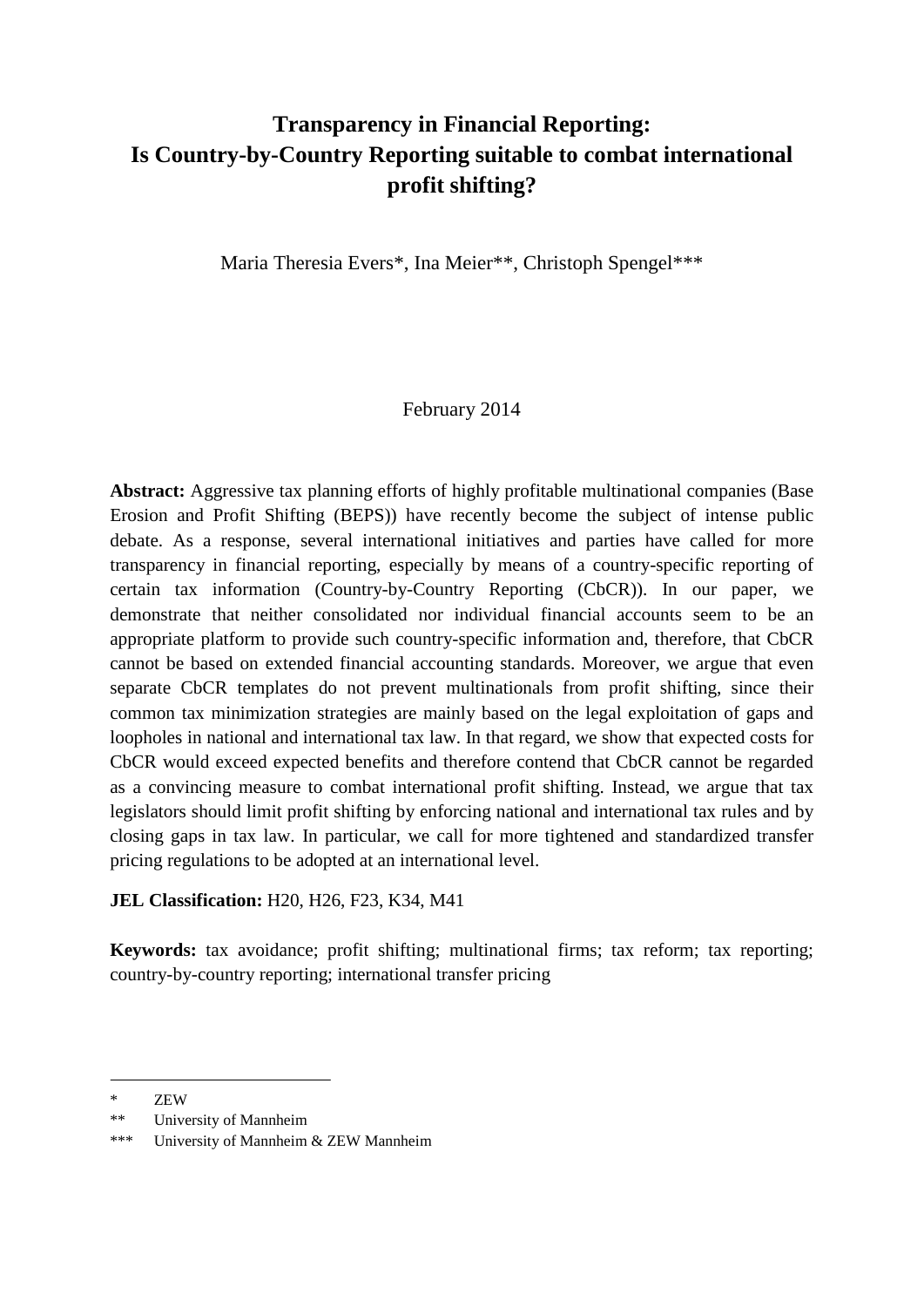#### **1. Introduction**

Tax planning efforts of highly profitable US multinationals such as Google, Apple or Amazon and their extremely low effective tax rates on their non-US profits have recently become the subject of intense public debate.<sup>[1](#page-3-0)</sup> The fact that these companies pay almost no corporate taxes in the foreign jurisdictions they operate in can most likely be attributed to activities aimed at shifting profits to tax havens. To this end, companies effectively exploit gaps and loopholes in international tax law, such that their endeavors do not in general classify as illegal. Yet, the acceptability of such activities from a social and ethical point of view is widely discussed; some call it 'aggressive' even though a clear distinction between 'acceptable' and 'aggressive' tax planning is hard to define.

Although there have been several attempts to quantify the scale of profit shifting, $2$  no accurate estimate of the exact amount of profits transferred to low tax jurisdictions exists to date. Nevertheless, empirical evidence clearly shows that profit shifting within multinationals does indeed take place regardless of the specific industry sector. In that respect, two channels have been identified: On the one hand, international tax rate differentials are found to be the major driver of profit shifting.<sup>[3](#page-3-2)</sup> On the other hand, debt financing as well as transfer pricing in general and licensing of Intellectual Property (IP) in particular are identified as the most important channels to relocate profits.<sup>[4](#page-3-3)</sup> Here, transfer pricing rather than debt financing turns out to be the dominant channel for profit shifting.<sup>[5](#page-3-4)</sup>

As a countermeasure to this issue, the OECD released a global action plan against Base Erosion and Profit Shifting (BEPS) in July 2013.<sup>[6](#page-3-5)</sup> This action plan was adopted by the G-20 leaders<sup>[7](#page-3-6)</sup> and is – in principle – supported by the European Commission.<sup>[8](#page-3-7)</sup> Arguing that a lack of transparency in financial reporting facilitates profit shifting<sup>[9](#page-3-8)</sup>, the OECD action plan also includes – among other things – specific actions (Action 11-13) aimed at enhancing the

<span id="page-3-1"></span><span id="page-3-0"></span><sup>2</sup> R. Murphy assumes that tax evasion and tax avoidance costs the EU member states 1 Trillion  $\epsilon$ a year, *see* R. Murphy (2012), p. 2; according to S. Bach, in Germany the yearly revenue loss due to profit shifting amounts to ca. 90 Billion €, *see* S. Bach (2013), p. 3ff.; J. H. Heckemeyer and C. Spengel, however, assume the revenue loss in Germany to be less than 10 Billion € and therefore much lower, *see* J. H. Heckemeyer & C. Spengel (2008), p.

<sup>&</sup>lt;sup>1</sup> For a detailed discussion see C. Fuest et al. (2013), pp. 307-324.

<span id="page-3-2"></span><sup>54;</sup> Oxfam calculates a revenue loss of \$ 50 Billion for developing countries, *see* Oxfam (2000).<br><sup>3</sup> *See* H. Grubert & J. Mutti (1991); J.R. Hines & E.M. Rice (1994); H.P. Huizinga & L. Laeven (2008); P. Egger et al. (2010); D. Dharmapala & N. Riedel (2013); C. Fuest et al. (2011); J.H. Heckemeyer & M. Overesch (2013).

<span id="page-3-3"></span><sup>&</sup>lt;sup>4</sup> See M.A. Desai et al. (2004); T. Buettner at al. (2012) and K.A. Clausing (2003); M.A. Desai et al. (2006); M. Dischinger & N. Riedel (2011); T. Karkinsky & N. Riedel (2012); T. Lohse & N. Riedel (2013).

<span id="page-3-4"></span><sup>&</sup>lt;sup>5</sup> *See* J.H. Heckemeyer & M. Overesch (2013), p. 30.<br>
<sup>6</sup> OECD (2013a).<br>
<sup>7</sup> *See* http://en.g20russia.ru/news/20131129/784497471.html.

<span id="page-3-5"></span>

<span id="page-3-8"></span><span id="page-3-7"></span><span id="page-3-6"></span><sup>&</sup>lt;sup>8</sup> *See* European Commission (2013a), p. 4. 9 *See* R. Murphy (2009), p. 4.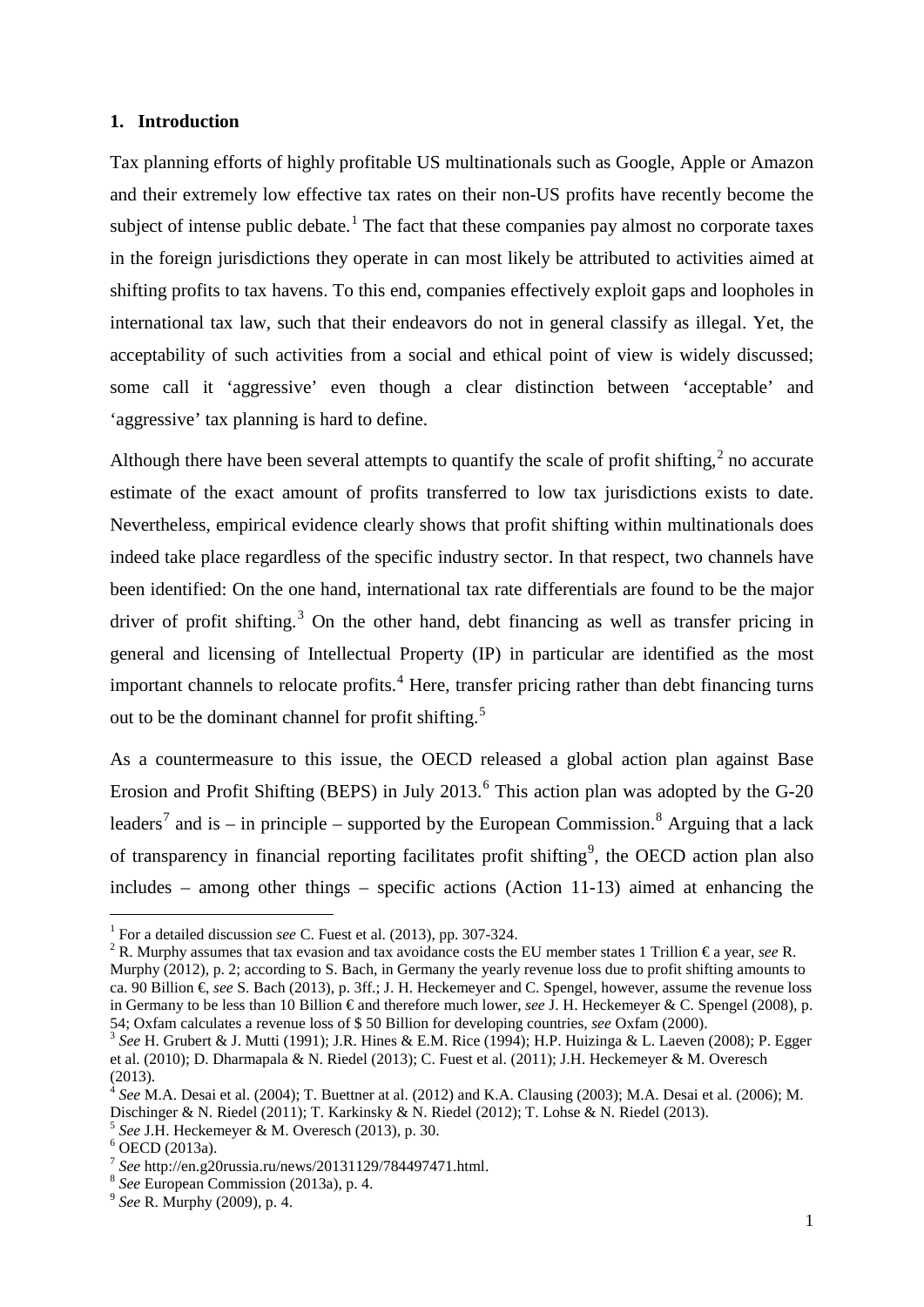disclosure quality of tax-related information. Several other international initiatives and political parties have likewise recently called for more transparency in financial accounting, especially by means of a so-called Country-by-Country Reporting (CbCR). This concept is based on the disclosure of key business information such as profits and taxes paid for each country that a multinational operates in. The proponents of CbCR claim that the disclosure of such information might build up pressure on companies to pay a fair amount of tax in relation to their economic activity in each country. Furthermore, this kind of disclosure could serve the purpose of enhancing the efficiency of the administration of tax collection and of detecting abusive tax arrangements. If CbCR proves to be successful in limiting profit shifting at all, the expected benefits should exceed the related costs.

In our paper, we argue that CbCR and, thus, the related provisions of more detailed tax disclosure cannot be based on extended financial accounting standards – at least for the overwhelming number of countries in the world that exempt foreign income. Moreover, we argue that even special CbCR-requirement forms in addition to financial accounts do not prevent multinationals from profit shifting and that costs for CbCR exceed expected benefits. We therefore contend that first of all tax legislators should take action to restrict profit shifting by limiting loopholes in the allocation of multinationals' profits. Here, the area of transfer pricing seems to be promising. In essence, we argue for more standardized transfer pricing regulations which should be adopted at the international level.

Our paper is organized as follows: First, we provide an overview of the existing initiatives regarding CbCR (Section 2). Second, we discuss to what extent the required information could be integrated into the existing financial reporting framework. In addition, we discuss expected costs and benefits linked to country-specific reporting (Section 3). Third, we derive potential alternatives for reform (Section 4). Finally, we conclude (Section 5).

#### **2. Existing provisions of tax disclosure and trends for Country-by-Country Reporting**

To date, there have been no extensive provisions prescribing a CbCR for all countries and industry sectors. However, numerous regulations in national and international tax law already require the disclosure of certain specific tax information. These regulations can be divided into CbCR provisions for specific industries, the public disclosure of tax information and internal documentation requirements such as for transfer prices (see Figure 1).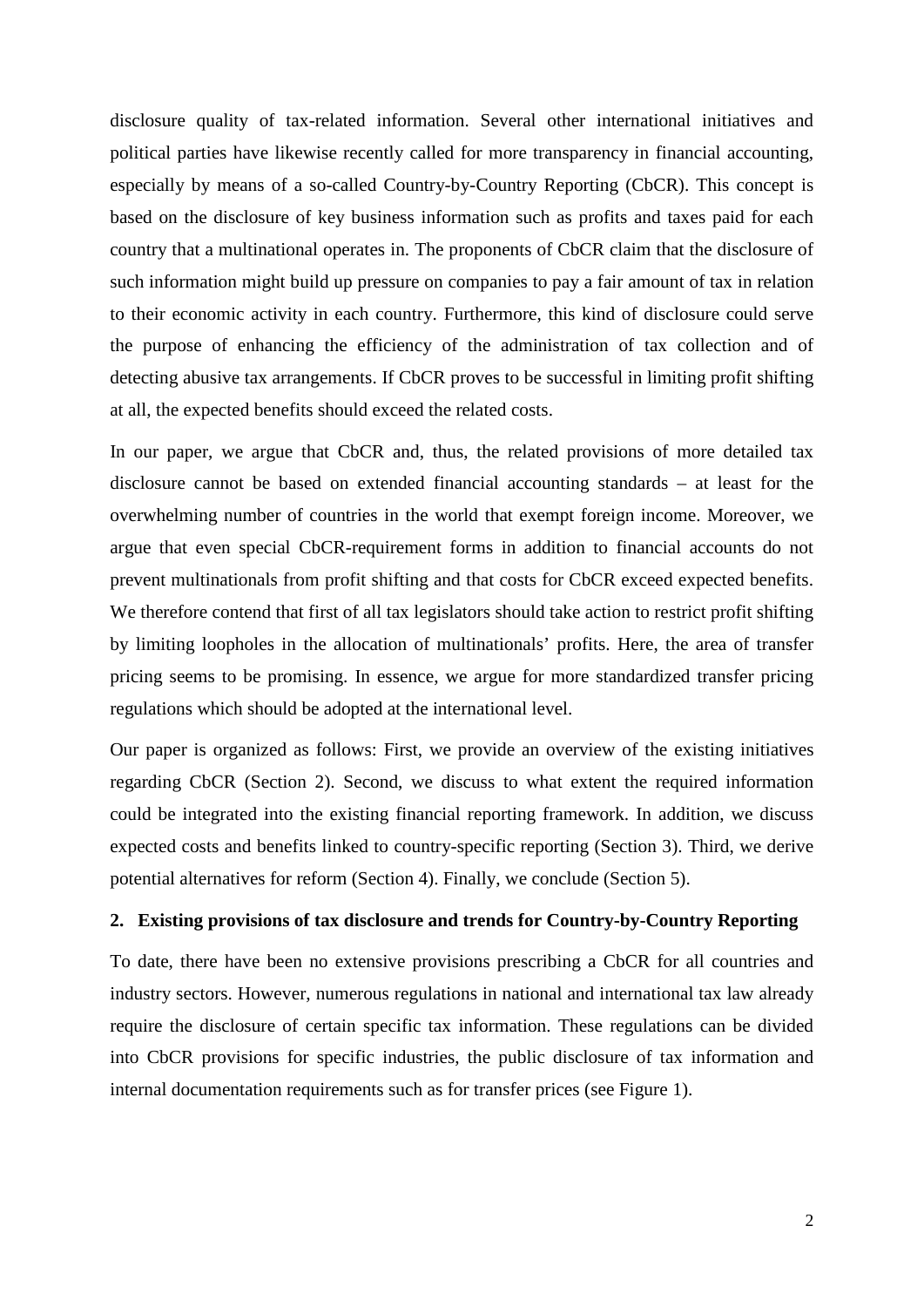

Figure 1: Tax disclosure: Existing provisions and trends

Certain regulations requiring country-specific information have already been put in place, albeit only for specific sectors, namely the extractive (production of oil, natural gas and minerals) and financial sectors respectively. It should be noted that these specific CbCRrequirements are mainly outside the scope of financial reporting.

The most comprehensive rulings concern the extractive industry, not because of tax reasons, but rather due to a high risk of corruption in this sector. The Extractive Industries Transparency Initiative  $(EITI)$ ,<sup>[10](#page-5-0)</sup> for instance, is an international standard which countries may sign up to voluntarily, basically aimed at reconciling company and government payments. Participating countries have the duty to produce a public report, but are, however, entitled to decide on the exact form and scope of disclosure. In contrast, according to the Dodd-Frank Act, listed companies in the US operating in the extractive sector are obliged to publish payments made to governments on a country-by-country basis and in a standardized way.<sup>[11](#page-5-1)</sup> Similarly, the EU Accounting and Transparency Directive implemented in July 2013 requires EU (listed and large non-listed) companies in the extractive and forestry sectors to

<span id="page-5-0"></span> $10$  http://eiti.org.

<span id="page-5-1"></span><sup>&</sup>lt;sup>11</sup> See Congress of the United States of America (2010), Dodd-Frank Wall Street Reform and Consumer Protection Act. Similar regulations apply for companies listed at the Hong Kong Stock Exchange (HKEX).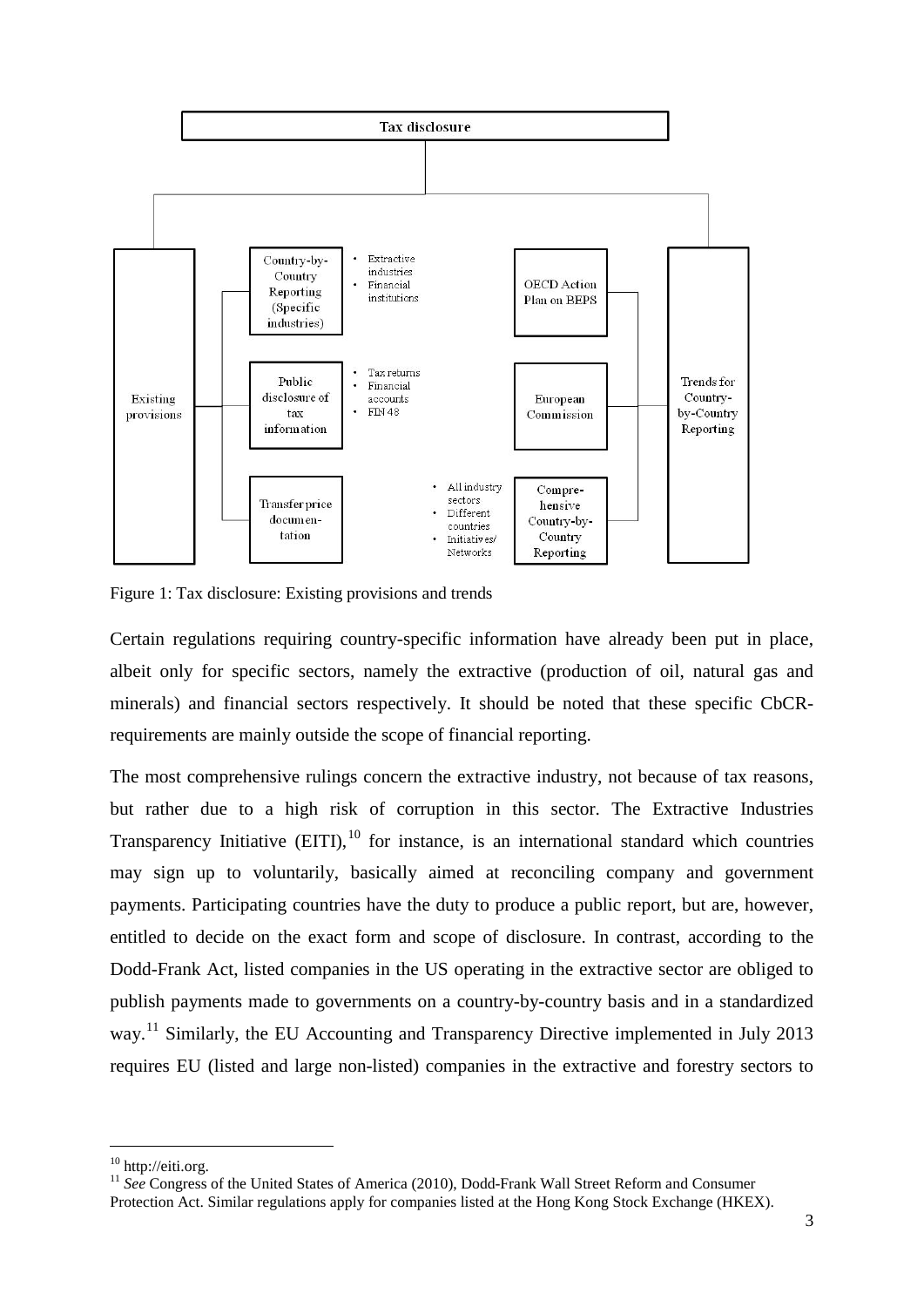disclose payments to national governments as part of their annual financial statements.<sup>[12](#page-6-0)</sup> Like the other two initiatives, it does not, however, intend the declaration of country-specific profit figures and tax payments.

In July 20[13](#page-6-1), the EU Capital Requirements Directive IV ("CRD IV")<sup>13</sup> was adopted. This is the first initiative governing country-by-country disclosure for financial institutions in the EU. Primarily aimed at the enhancement of transparency, this directive stipulates that all concerned companies publicly disclose the names of their operations, turnover and the number of employees in every relevant country, effective from 2014. Most important, however, are country-specific data on profits/losses and tax payments, which will preliminarily have to be confidentially reported to the Commission only. The Commission plans to assess the potentially negative consequences of publishing this information and then to decide whether to keep them confidential or make them publicly accessible from 2015 onwards.

In general, most local GAAPs as well as the IFRS stipulate the disclosure of certain information regarding current and future tax payments of multinational companies in the financial statements (e.g. IAS 12). In consolidated financial accounts, however, this information is usually only available at the parent level or per segment (e.g. IFRS 8), but not necessarily at a regional or country-level. Tax information in individual accounts, on the other hand, can hardly be interpreted and compared due to the heterogeneity of local GAAPs. Tax returns containing exact tax payments to local fiscal authorities are not accessible in the majority of countries.<sup>[14](#page-6-2)</sup> Moreover, some GAAPs require the additional disclosure of very specific tax information. FIN 48, "Accounting for Uncertainty in Income Taxes" (released in 2006), for instance, stipulates the publication of income tax risks of businesses adhering to US-GAAP. Thereby, companies have to assess the sustainability of their uncertain tax benefits (more-likely-than-not criterion) and establish tax reserves for tax positions they find not to meet the more-likely-than-not criterion.<sup>[15](#page-6-3)</sup>

Following the OECD recommendation<sup>[16](#page-6-4)</sup> on the pricing of intra-group transactions, many countries have focused on the transfer pricing regulations in their national tax codes in recent years. The scope of the provisions, however, still ranges from the simple requirement of the

<span id="page-6-2"></span><span id="page-6-1"></span>

<span id="page-6-0"></span><sup>&</sup>lt;sup>12</sup> Directive 2013/34/EC.<br><sup>13</sup> Directive 2013/36/EU.<br><sup>14</sup> Only some countries, e.g. Finland, Sweden and Norway, require individual and/or tax returns to be publicly disclosed. In Japan, public disclosure of individual and corporate tax return data was mandatory from 1950-2004 (see M. Hasegawa et al. (2013), p. 572).

<span id="page-6-4"></span><span id="page-6-3"></span><sup>&</sup>lt;sup>15</sup> For an overview over the FIN 48 regulations, *see* J. Blouin et al. (2007). <sup>16</sup> OECD (2010).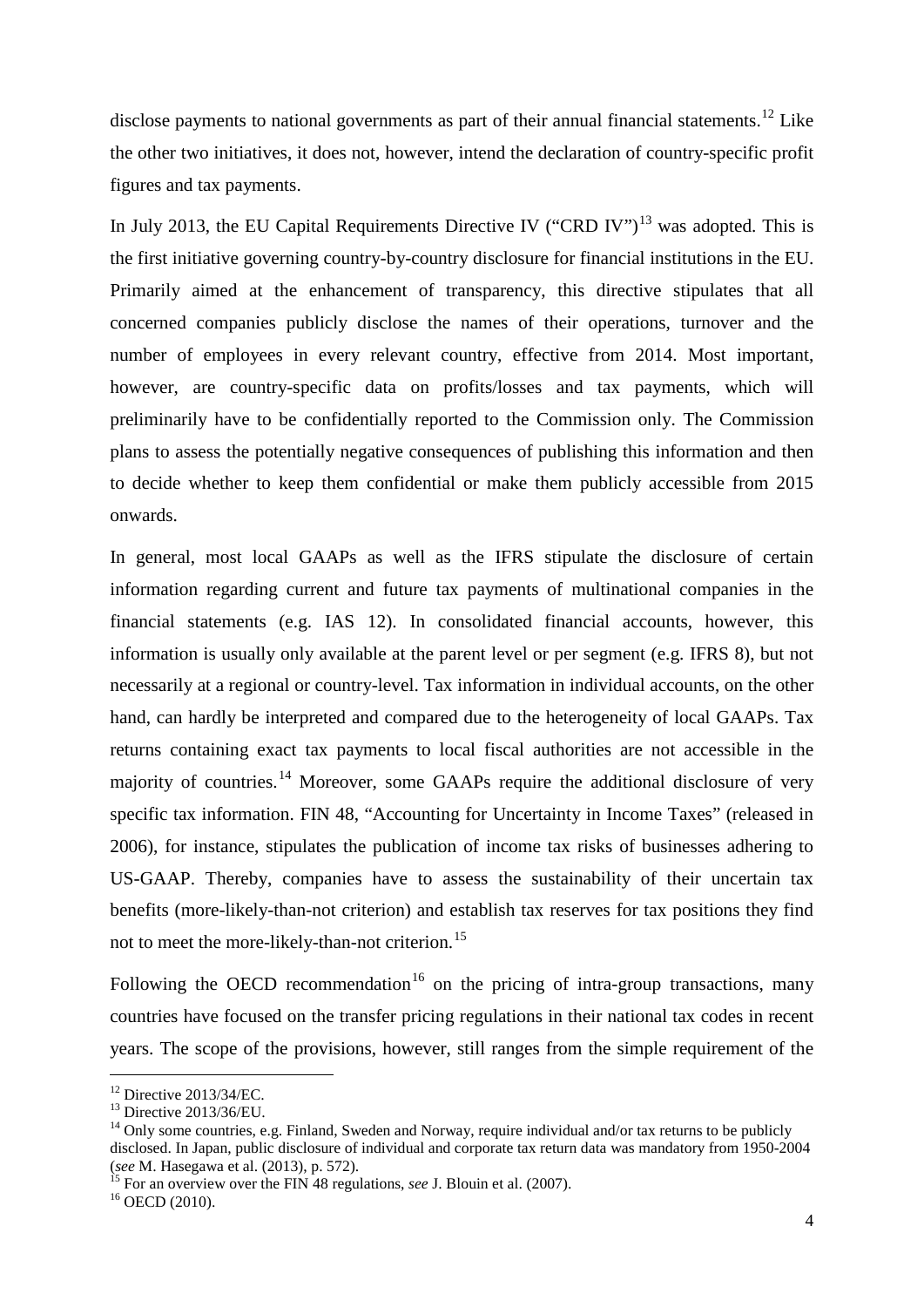application of the arm's length principle to detailed documentation requirements justifying intra-group prices and profit allocation to tax authorities (confidentially). [17](#page-7-0)

In summary, the description of the status quo of tax disclosure provisions reveals that a comprehensive country-by-country reporting has not been implemented so far. Nevertheless, the public debate indicates a strong demand for more transparency in financial reporting. In this regard, the OECD action plan on BEPS reflects this trend towards stricter and more extensive disclosure requirements for companies in all industry sectors. In particular, actions 11 to 13 of the plan address the collection of firm-level data on BEPS and the disclosure of aggressive tax planning arrangements that companies may make use of. Moreover, it calls for the disclosure of country-specific information. The "Memorandum on transfer pricing documentation and CbCR", released in October 2013, specifies this concern by stipulating that CbCR should become a compulsory part of the transfer pricing documentation.<sup>[18](#page-7-1)</sup> Taxpayers would be obliged to report income, taxes paid and certain indicators of economic activity to governmental authorities, i.e. CbCR information would not be part of financial accounts and thus not be made public. The OECD has further announced to push this subject forward by developing a concrete CbCR template by the end of 2014. Likewise, the European Commission has also signaled its support for a comprehensive CbCR framework.<sup>[19](#page-7-2)</sup>

In addition, several networks and initiatives such as the "Task Force on Financial Integrity and Economic Development"<sup>[20](#page-7-3)</sup> have extensively worked on a concept for country-specific reporting for all multinationals.<sup>[21](#page-7-4)</sup> Some political parties have also brought forward requests for such disclosure regulations. The Social Democratic Party of Germany and the German Greens, for instance, have addressed this matter in their national election campaign of 2013. In their common petition, they call for the publication of country-specific information on tax payments, profits, revenues, employees and total assets as part of local German GAAP.<sup>[22](#page-7-5)</sup>

As an interim result, it can be concluded that CbCR already exists in particular cases, for example, in some industries, yet not necessarily within the framework of financial accounting. Against the background of the BEPS discussion, a comprehensive CbCR as a general standard for large multinational companies is being called for by various parties and international institutions to enhance transparency. The proposals, however, vary with respect to the kind of

<span id="page-7-0"></span><sup>&</sup>lt;sup>17</sup> *See* T. Lohse et al. (2012); T. Lohse & N.Riedel (2013), p. 2.<br><sup>18</sup> *See* OECD (2013b).<br><sup>19</sup> *See* European Commission (2013b).

<span id="page-7-1"></span>

<span id="page-7-2"></span>

<span id="page-7-5"></span><span id="page-7-4"></span>

<span id="page-7-3"></span><sup>&</sup>lt;sup>20</sup> *See* R. Murphy (2009).<br><sup>21</sup> *See* M. Devereux (2011), p. 24ff. <sup>22</sup> *See* Deutscher Bundestag (2013), p. 2.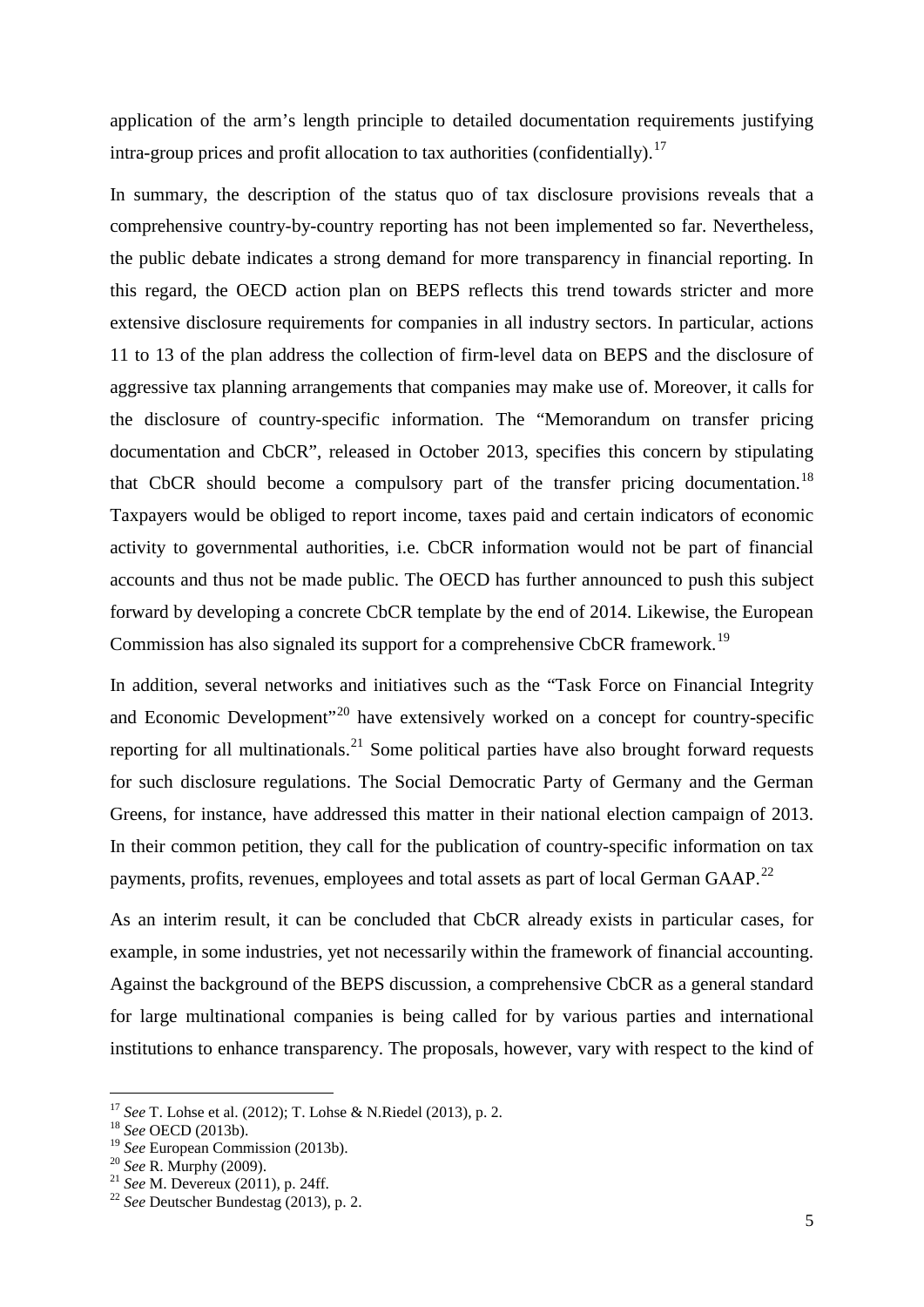disclosure. While some argue in favor of CbCR as a mandatory part of public financial reporting, others prefer reporting only to tax authorities within the framework of transfer pricing documentation. In the following, it will be discussed which option seems to be more promising.

## **3. Comprehensive Country-by-Country Reporting (for all industry sectors)**

## **3.1. Required information**

The first question regarding the actual design of a comprehensive CbCR framework for all industry sectors concerns the required information for the identification of potentially taxaggressive activities. Most importantly, data on profits and related tax payments in the relevant countries for each entity should be provided to evaluate the appropriateness of the amounts paid. In addition, several further disclosures would serve the purpose of examining a company's real economic activity in a country. As an example, the items listed in Figure 2 should be disclosed for each country the multinational operates in within the framework of a  $CbCR:^{23}$  $CbCR:^{23}$  $CbCR:^{23}$ 

- Name of each company and the country it operates in  $\cap$
- Financial performance  $\circ$ 
	- Sales, purchases, financing costs, royalties, marketing and R&D expenses
		- Intra-group
		- Third parties
	- Labour costs and number of employees
	- Pre-tax profit
- Details of cost and net book value of assets  $\circ$
- Details of gross and net assets  $\circ$
- Tax charge  $\circ$

-

- Current and deferred taxes
- Tax payments
- (Deferred) tax assets and liabilities

Figure 2: Example for information requirements under CbCR

Essentially, sales, purchases and financing costs including royalties and other (overhead) costs such as marketing and R&D expenses should be split up between intra-group and third party transactions to shed light on profit shifting activities. In particular, intra-group transactions should be reported on a per-country basis. Moreover, the tax charge would have to be divided

<span id="page-8-0"></span><sup>23</sup> *See* R. Murphy (2009), p. 8, and, in particular, OECD (2013b).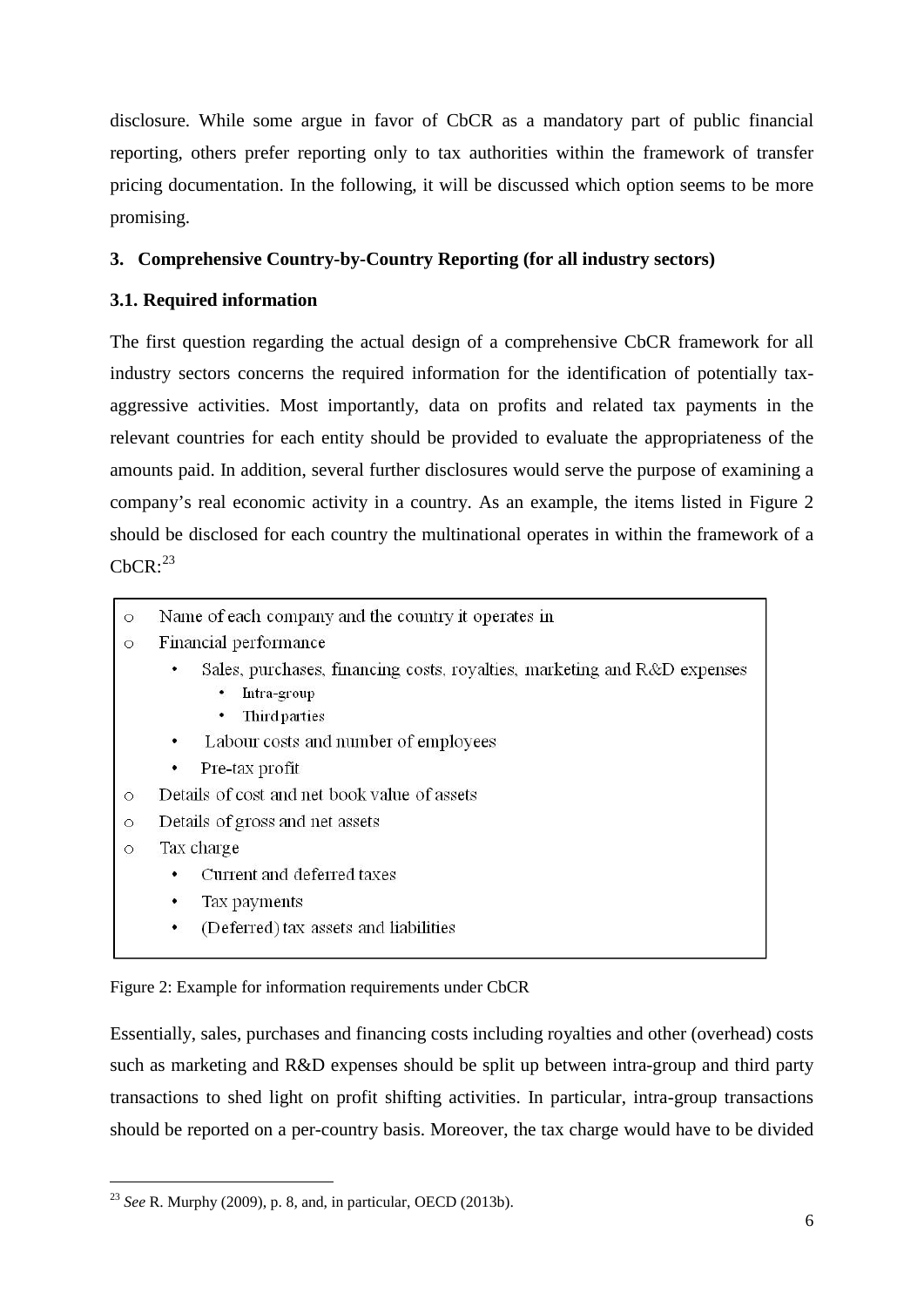into current (i.e. cash and accrued) and deferred taxes since governments are most interested in cash taxes.

#### **3.2. Mechanisms for providing tax disclosure**

## **3.2.1. Possible starting points**

The second question relates to the specific mechanisms for providing these country-specific data. In particular, the question of which framework could deliver this information arises.<sup>[24](#page-9-0)</sup> As a starting point, one could think of consolidated financial accounts, and thus the IFRS, as a platform for CbCR. Alternatively, individual financial statements could be used. A third alternative would be a tax-specific CbCR template independent from financial statements.

The following examines the three alternatives successively. The evaluation is based on a simple example for intra-group profit shifting of multinationals incorporating an IP-Holding company located in a low-tax jurisdiction (see Figure 3).



Figure 3: Example for international profit shifting

The example assumes a parent company (Parent-Co) in Country P with a 100% holding in a subsidiary in high-tax jurisdiction S and an IP-Holding in low-tax jurisdiction IP, where the group's IP (e.g. a patent) is located. The IP is licensed to the subsidiary in Country S in exchange for a royalty payment reducing the subsidiary's profit. Foreign profits and dividends are exempt from tax in Country P. Figure 3 displays separately the amount of sales, costs and

<span id="page-9-0"></span><sup>-</sup><sup>24</sup> *See* M. Devereux (2011), p. 39ff.; C. Fuest et al. (2013), p. 322; OECD (2013b).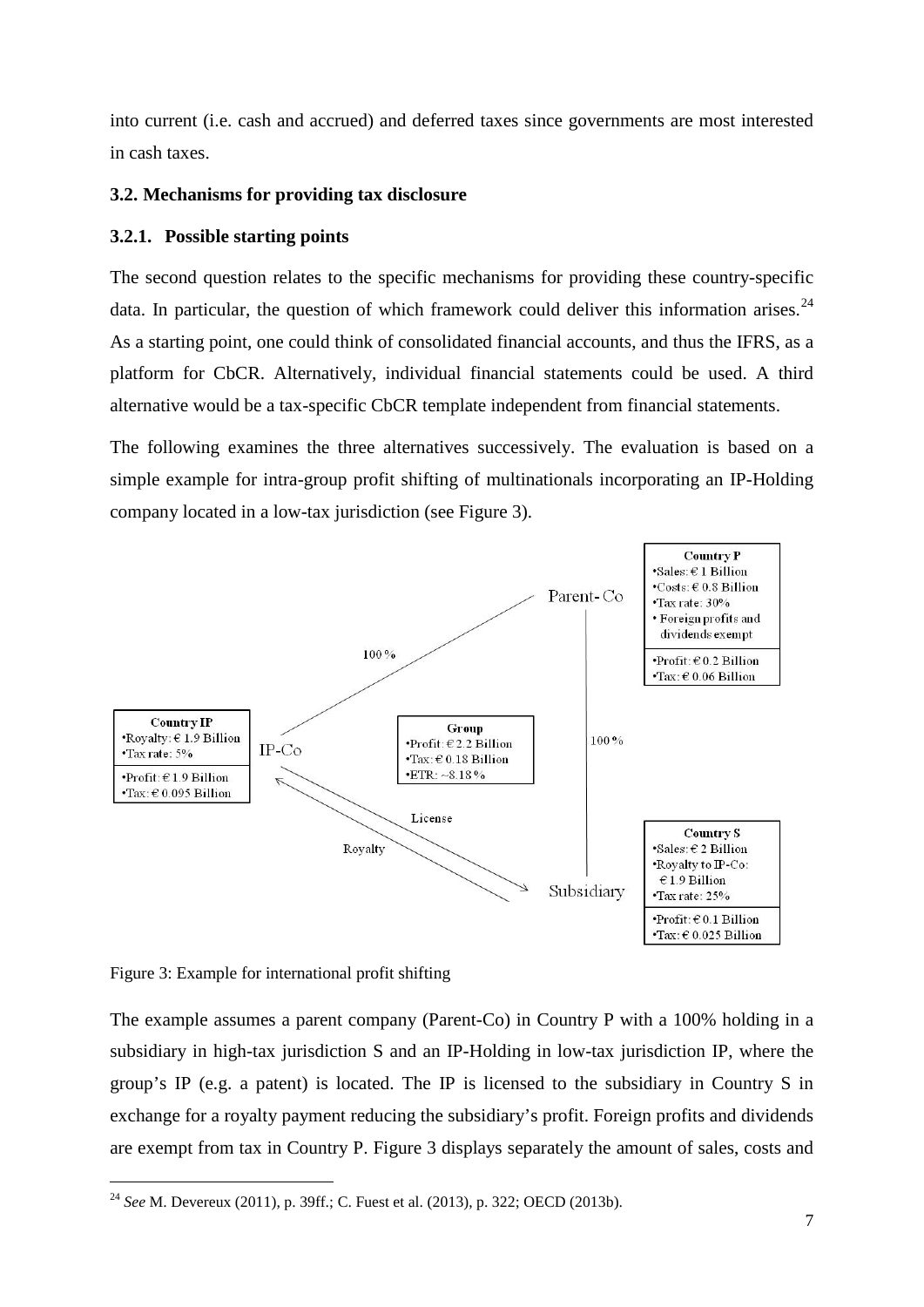pre-tax profits as well as intra-group transactions and the nominal tax rates for each company and country – P, S and IP. If total profits of the group ( $\epsilon$ 2.2 Billion) were taxed at the level of Parent-Co, the tax charge would amount to  $\epsilon$ 0.66 Billion (= 2.2\*0.3). In our example, however, the tax charge is reduced by  $\epsilon 0.48$  Billion to  $\epsilon 0.18$  Billion. Above all, from the total sales of  $\epsilon$ 2 Billion from the subsidiary in Country S,  $\epsilon$ 1.9 Billion are shifted to IP-Holding, yielding a tax saving of  $\epsilon 0.475$  Billion (= (0.3-0.05)\*1.9). Considering additionally the tax reduction in Country S, the total tax saving amounts to  $\epsilon 0.48$  Billion (= 0.1\*(0.3-0.25)  $+ 0.475$ ).

## **3.2.2. Consolidated financial statements**

According to prevailing accounting standards (e.g. IFRS), consolidated financial statements disclose tax information in the profit and loss statement, the tax reconciliation and the segmental reporting. Building on consolidated accounts as a starting point for CbCR, however, has several drawbacks and does not seem to be feasible.

Most importantly, consolidated financial statements are supposed to provide decision useful information about a group of companies as a single economic entity. Therefore, intra-group transactions are consolidated and, thus, do not affect the overall profit. As the example shows, profit shifting activities by means of intra-group transactions are not visible in consolidated financial statements. This is due to the netting out of profits and expenses within the group (in our example: royalty income of IP-Holding and payments of Subsidiary of  $\epsilon$ 1.9 billion) and the aggregation of total tax payments (see Figure 4).

| <b>Profit &amp; Loss Statement</b>  | <b>Tax Reconciliation</b>                       | Segmental reporting         |
|-------------------------------------|-------------------------------------------------|-----------------------------|
| • Sales: $\in$ 3 Billion            | • Profit: $\in$ 2.2 Billion                     | Management Approach         |
| $\cdot$ Costs: $\in$ 0.8 Billion    | $\cdot$ Tax rate: 30%                           | $\neq$ geographic reporting |
| • Pre-Tax Profit: $\in$ 2.2 Billion | $\bullet$ Expected tax: $\epsilon$ 0.66 Billion |                             |
| $\cdot$ Tax: $\in$ 0.18 Billion     | • Tax reduction resulting from                  |                             |
| • After-Tax Profit: $\in$ 2.02      | lower foreign taxes (exempt):                   |                             |
| Billion                             | $\epsilon$ 0.48 Billion                         |                             |
|                                     | $\cdot$ Tax burden: $\in$ 0.18 Billion          |                             |
|                                     | $\cdot$ ETR: $\sim$ 8.18%                       |                             |

Figure 4: Intra-group profit shifting and consolidated financial accounts

The profit & loss statement therefore only reveals sales ( $\epsilon$ 3 billion), costs ( $\epsilon$ 0.8 billion) and profits  $(\epsilon \geq 2.2)$  billion) in aggregated form. The intra-group licensing arrangement is disregarded.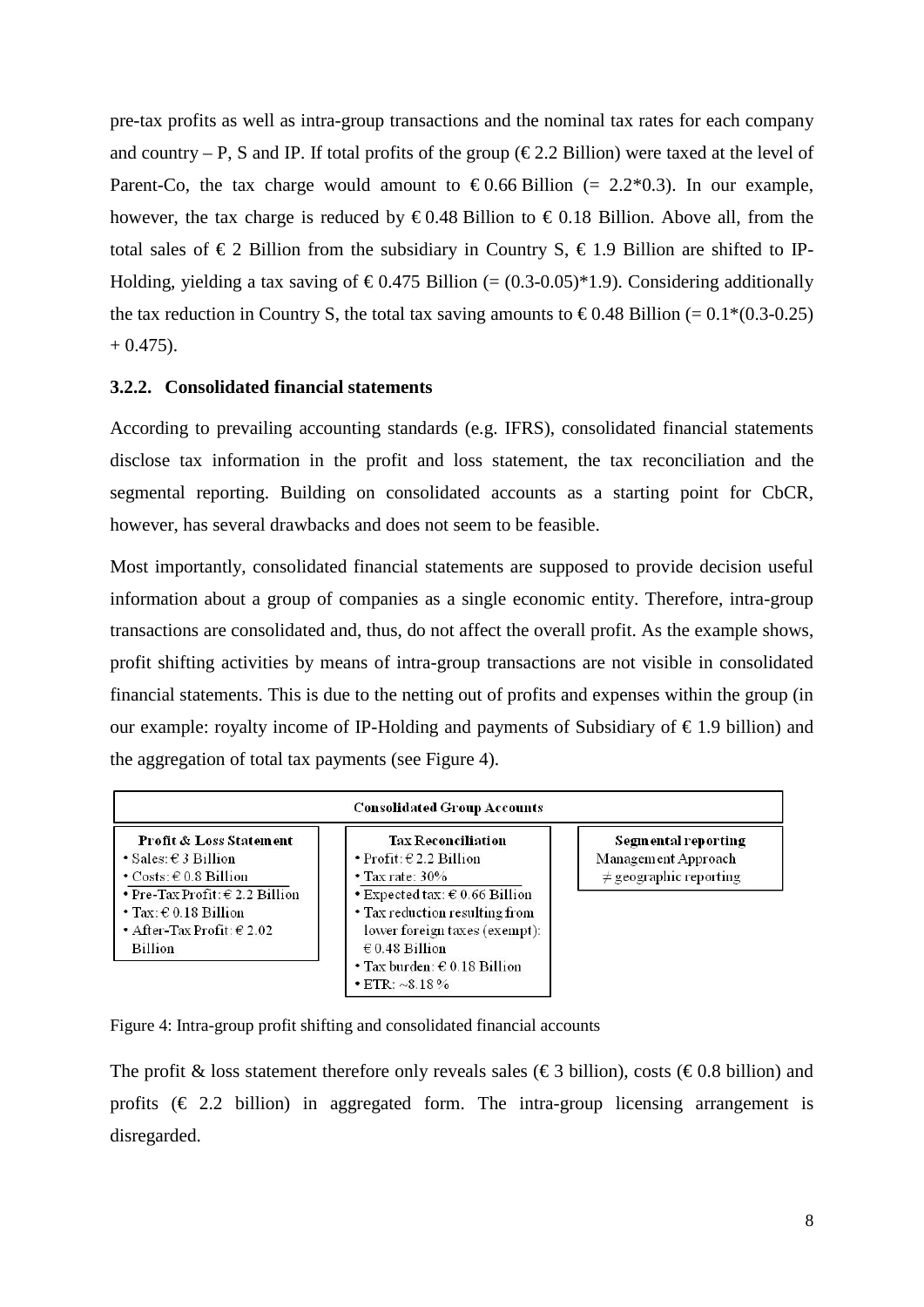Tax reconciliations only disclose the total tax reduction (i.e. the low ETR) due to operations in low tax jurisdictions ( $\epsilon$  0.48 billion), but do not specify the underlying profit shifting mechanisms or countries involved, as required by CbCR (in our example the interposition of the IP-Holding). Moreover, accounting standards follow a forward-looking approach, while CbCR is strictly backward-looking. This is relevant if deferred taxes are required to be reported. This part of the total tax charge is based on reliable expectations about the future and is, in principle, not relevant for CbCR. Accounting for deferred taxes on international operations is closely linked to the taxation of foreign income in the country where the multinational is headquartered. If the exemption method applies to foreign profits – this holds for the majority of countries in the world – a lower foreign tax becomes definite and therefore does not trigger a deferred tax expense.<sup>[25](#page-11-0)</sup> The situation is different, for example, in the United States (US). Here, foreign profits are subject to US tax and a credit is granted for the underlying foreign tax. Following the concept of deferred taxes, a lower foreign tax should not be treated as a permanent difference (as under the exemption method). It should rather be treated as a temporary difference and should therefore increase deferred taxes if profits are retained in low-tax jurisdictions. According to the so-called indefinite-reversal exception under US financial reporting rules, however, a corporation that defers the repatriation of foreign profits might defer the repatriation tax charge until profits are distributed to the  $US^{26}$  $US^{26}$  $US^{26}$ Empirical evidence suggests that the indefinite-reversal exception incentivizes the accumulation and retention of foreign profits abroad.<sup>[27](#page-11-2)</sup> Therefore, it is argued that a reform of US financial reporting rules could limit profit-shifting activities into tax havens. However, this does not hold at all if foreign profits are exempt from tax.

Segmental reporting as another part of consolidated accounts does not deliver country-specific information either. According to the management approach (e.g. IFRS 8), data is disclosed on a business-unit level, yet not necessarily on a geographic or even per-country basis. In the context of our example, it could be possible that Parent-Co, Subsidiary and IP-Holding all belong to the same business unit and therefore no more detailed information would be provided.

Hence, in order to reveal single intra-group transactions, it would be necessary to examine "de-consolidated" data. This, however, does not serve the purposes of reporting on group

<span id="page-11-0"></span> $25$  Please note that our example assumes that foreign profits are exempt from tax in the parent`s jurisdiction. To our knowledge, only 8 out of 34 OECD member states apply the credit method, among them the US, *see* G.

<span id="page-11-1"></span><sup>&</sup>lt;sup>26</sup> *See* R. Clemons et al. (2013), p. 427. <sup>27</sup> *See* J. Blouin et al. (2012).

<span id="page-11-2"></span>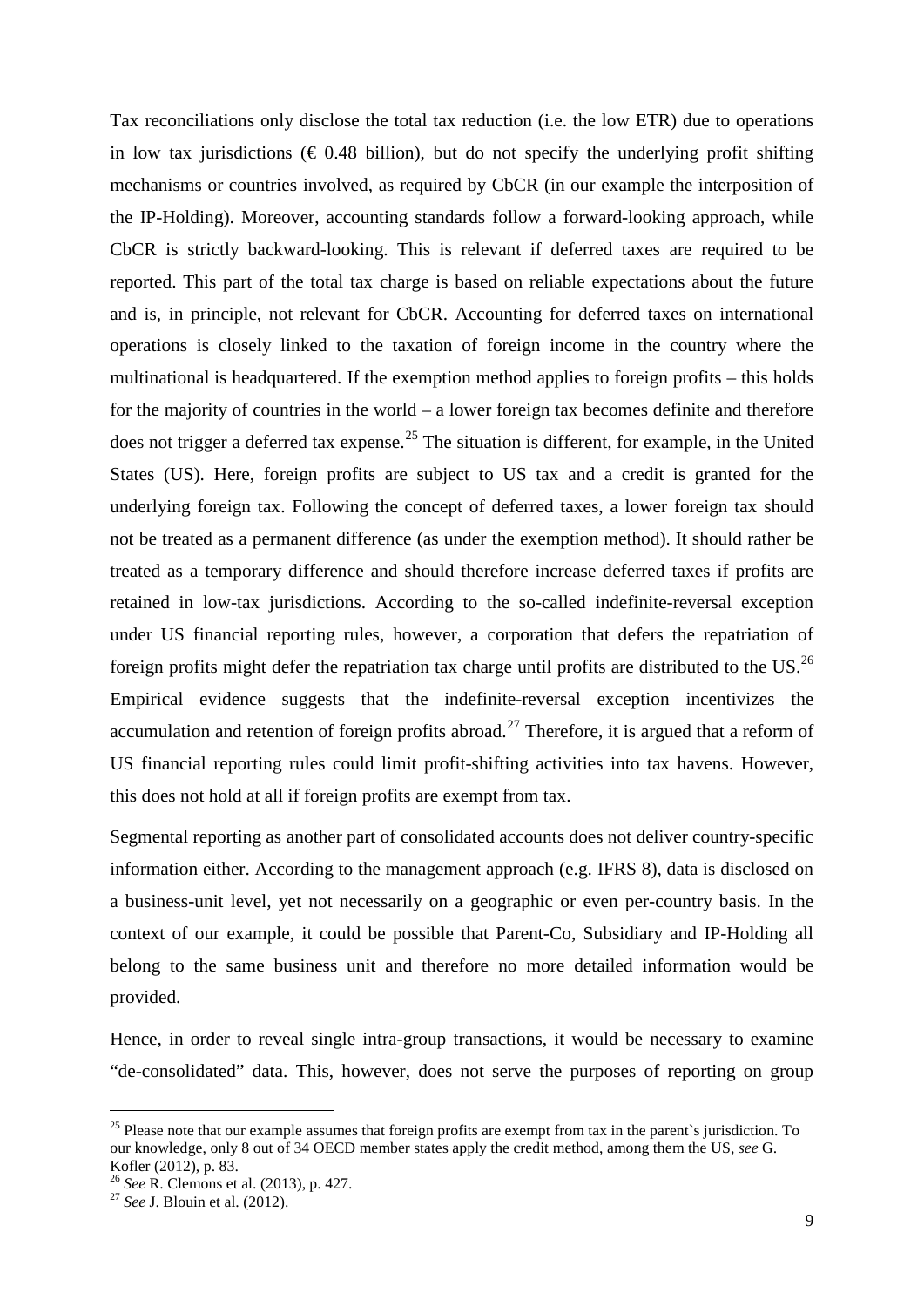level. Furthermore, it is questionable to what extent the target group of CbCR and financial statements actually correspond with each other.<sup>[28](#page-12-0)</sup> In addition, financial statements contain data based on future prospects of the company, while CbCR is intended to detect profit shifting behavior in past periods. Therefore, it can be concluded that consolidated financial statements do not seem to be the appropriate platform to deliver CbCR information.

#### **3.2.3. Individual financial statements**

Alternatively, one could think of individual financial statements as a starting point for CbCR information. Although individual financial statements, as opposed to consolidated financial statements, contain unconsolidated data on single company level, such an approach would have several drawbacks as well.<sup>[29](#page-12-1)</sup> First, the exact source and direction of intra-group transactions do not become evident on a per-country basis. Second, individual financial statements are in general prepared according to local GAAPs and might be quite heterogeneous and thus not comparable across countries. Third and most importantly, financial accounts neither reflect taxable income nor do they provide reliable estimates for the true value of assets. As a general rule, book-tax-differences arise in most countries due to country-specific tax laws; the exemption from tax of certain types of income - in particular inter-company dividends and foreign source income - and non-deductible expenses are the most prominent examples. In addition, other reasons relating to different interrelations between financial accounting and national tax laws (e.g. different tax accounting standards and provisions to allocate income and expenses) are decisive for financial profits not necessarily to reflect taxable income.<sup>[30](#page-12-2)</sup> Regarding the reflection of the value of assets, in particular intangibles, they might not be recorded at all, if self-developed, or only at historical costs. According to our example in Figure 4, it might be indeed misleading if IP-Holding had created the IP on its own and would display no or a very low value for intangibles in its financial accounts on the one hand and reports high taxable profits from royalties on the other hand.

#### **3.2.4. Interim conclusion: CbCR as a tax-specific template**

To conclude, in terms of current structure and purpose and due to country-specific tax laws, neither consolidated nor individual financial statements can serve as a suitable basis for CbCR. Therefore, it seems to be most reasonable to disclose this information in a separate

<span id="page-12-0"></span> $^{28}$  It could be argued that consolidated accounts are primarily relevant for investors and capital markets, whereas CbCR first and foremost benefits tax authorities and critical public parties. <sup>29</sup> *See*, e.g., OECD (2013b).

<span id="page-12-1"></span>

<span id="page-12-2"></span><sup>&</sup>lt;sup>30</sup> See D. Endres et al. (2007); W. Schön (2005); C. Spengel & Y. Zöllkau (2012).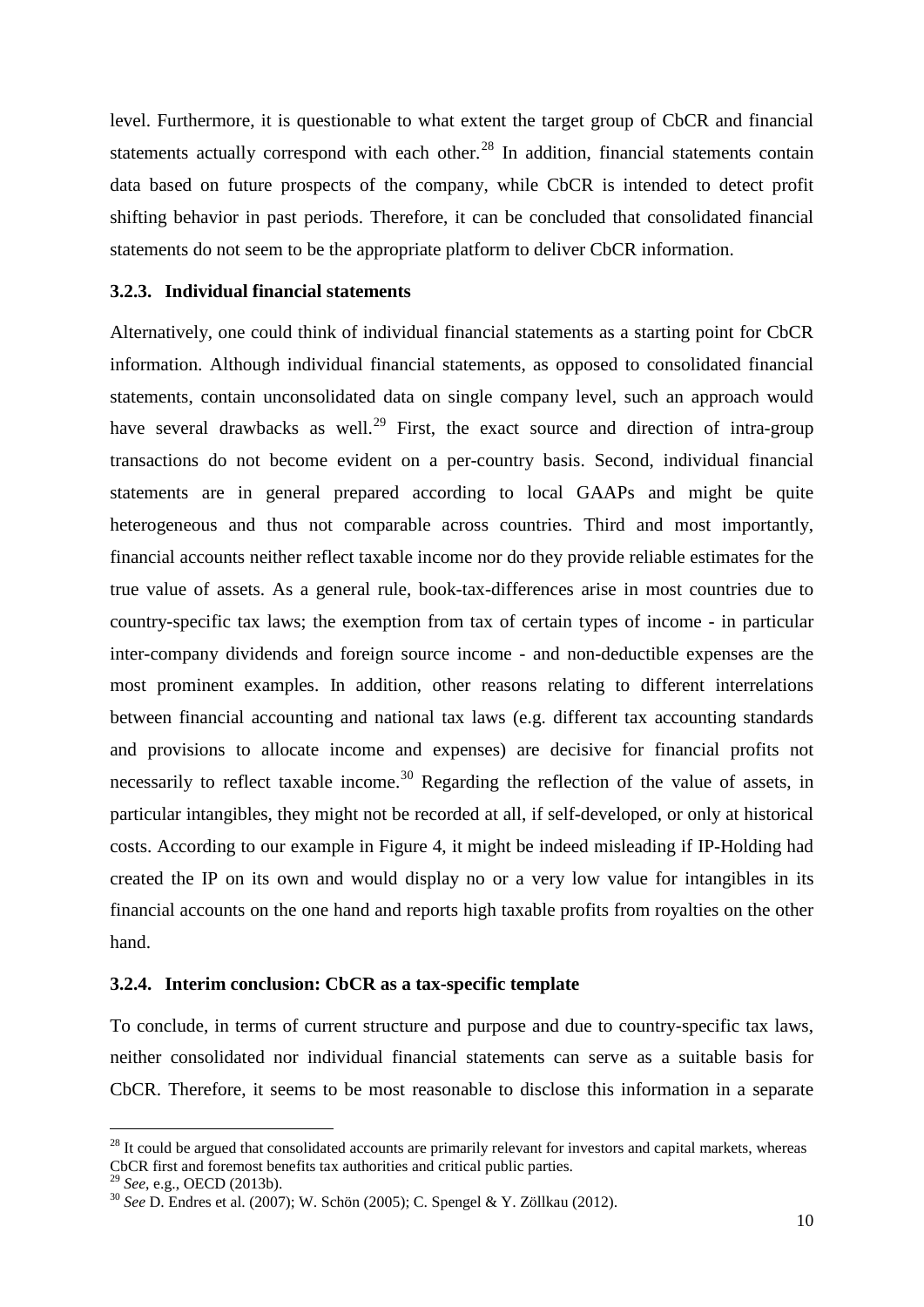tax-specific template, if at all. These findings are in line with the ongoing discussion on CbCR at the level of the OECD, which aims towards the disclosure of a CbC report as part of the transfer pricing documentation (see Section 2).

In that case, however, it would be necessary to define a standardized and harmonized set-up with respect to scope (eligible companies), regulations and definitions (determination of income and valuation of assets) as well as a mandatory scheme to provide the relevant information. Other important aspects include the extent to which the disclosures should be mandatory or voluntary and whether they should be held confidential or made accessible to the public.<sup>[31](#page-13-0)</sup> Finally, it has to be decided if and by whom the CbC report should be audited.

## **3.3. Expected costs and benefits**

As a prerequisite for CbCR to be meaningful at all, the expected benefits of any additional disclosure of tax information have to outweigh the expected costs. Yet, to date, little is known about the exact costs and benefits related to CbCR.

## **3.3.1. Costs**

CbCR is suspected to be associated with several direct costs for disclosure.<sup>[32](#page-13-1)</sup> In addition, implicit costs occur; the volume of such implicit costs is likely to exceed that of direct costs for disclosure and depends on whether the disclosure is made public or only available to tax authorities.

First of all, direct costs for disclosure would initially arise for adjusting existing systems and processes to the requirements of CbCR. While some<sup>[33](#page-13-2)</sup> argue that many existing financial reporting systems are already technically able to deliver country-related data, the scope of initial costs is not exactly predictable and may depend on other factors such as the complexity of the group structure. Direct costs for reporting would also be incurred on a regular basis and would depend, for example, on the scope of disclosure requirements, (potential) materiality thresholds and the need for auditing the report. According to recent articles in professional journals,  $34$  the necessary information already exists and can be taken from financial and internal accounts as well as from tax declarations. CbCR could nevertheless become particularly expensive, if it introduced a completely new set of reporting provisions

<span id="page-13-0"></span><sup>&</sup>lt;sup>31</sup> See M. Devereux (2011), p. 31ff.<br><sup>32</sup> The following discussion of possible costs of a CbCR is adapted from M. Devereux (2011), pp. 34-38.<br><sup>33</sup> See R. Murphy (2009), p. 21.<br><sup>34</sup> See H.K. Kroppen (2013); T. Rödder & R.

<span id="page-13-2"></span><span id="page-13-1"></span>

<span id="page-13-3"></span>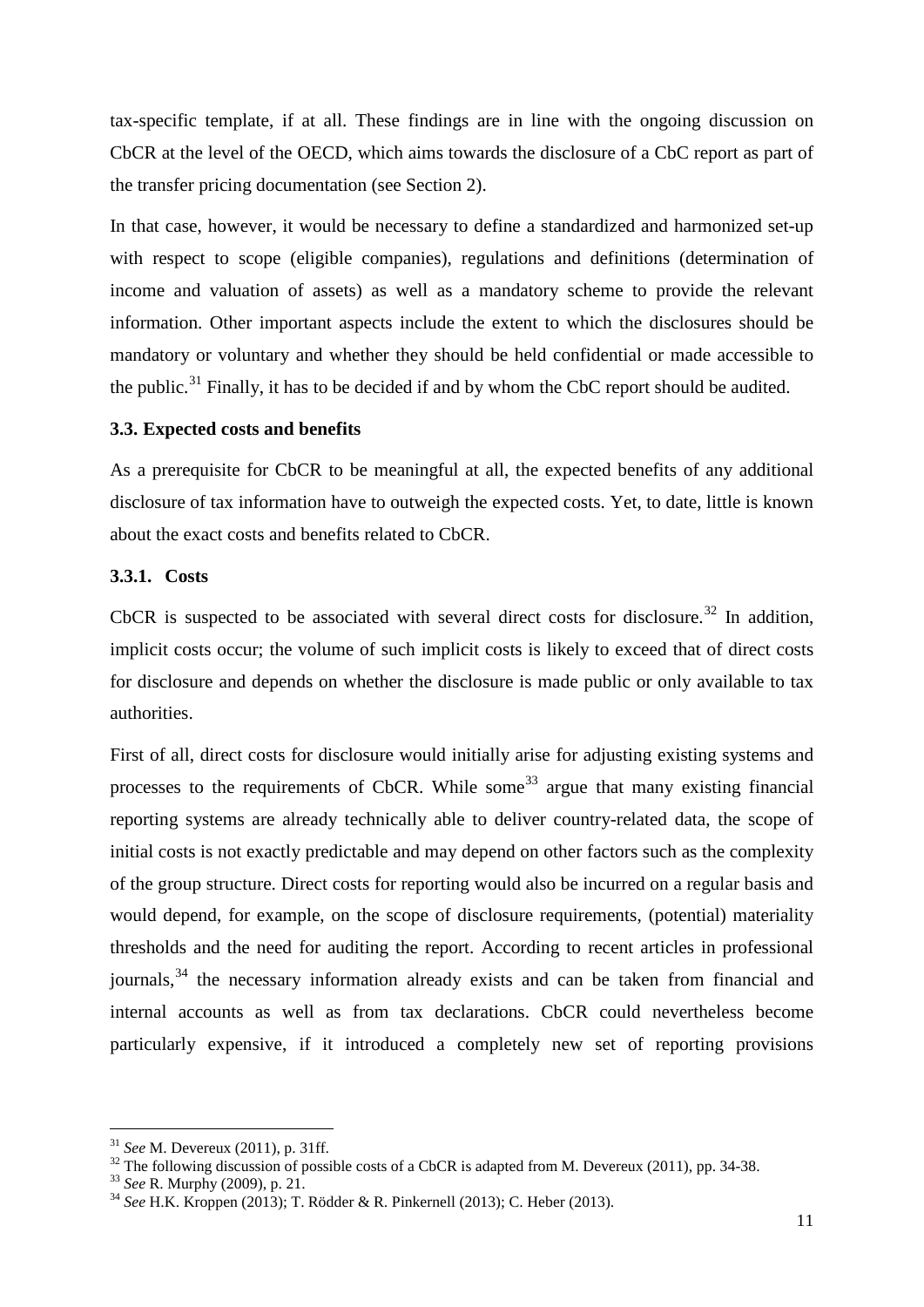independent from financial and tax accounting rules and if companies considered it necessary to justify and extensively explain their reports to the public.<sup>[35](#page-14-0)</sup>

Implicit costs of CbCR would primarily stem from disclosing the information to the public. Here, CbCR could be associated with considerable competitive disadvantages. Publishing commercially sensitive information would be particularly problematic in case country-specific reporting were not mandatory for all companies (e.g. not in all countries/regions or only for companies of a specific size). Moreover, disclosing data on tax payments potentially violates tax secrecy, which constitutes a guiding principle of tax law in most countries in the world.

In addition, international tax law is highly complex and public interested parties without profound knowledge of the subject might be unable to appropriately process and interpret the information disclosed. For instance, low (or zero) tax payments do not necessarily point to tax aggressiveness or at least do not necessarily result from illegal undertakings. Nevertheless, wrong accusations against companies could be made.

Another potential implicit cost of CbCR is associated with the danger of double taxation even in the absence of public disclosure: Knowing all tax payments on a country-by-country basis could make tax authorities raise their own claims towards companies.<sup>[36](#page-14-1)</sup>

#### **3.3.2. Benefits**

In contrast to the expected costs, the expected benefits from additional disclosure of tax information are less clear. Proponents of CbCR believe that companies would be urged to pay a fair amount of tax in relation to their economic activity in each country. In addition, CbCR could enhance the administrative efficiency of tax collection and detect abusive tax arrangements. Moreover, additional disclosure of tax information would be beneficial from the point of view of capital markets. Finally, customers could put pressure on multinationals to increase tax payments in the different consumer markets. The following discussion reveals a missing theoretical foundation of these arguments and illustrates that CbCR information should not be made public, but only be transferred to tax authorities confidentially, if at all.

A major argument in favor of CbCR is that companies would be urged to pay taxes at an amount that truly reflects the companies' economic activity and its utilization of public infrastructure in a particular country.<sup>[37](#page-14-2)</sup> Yet, this reasoning is merely speculative, in particular since the common tax minimization strategies employed by multinationals are mostly based

<span id="page-14-2"></span><span id="page-14-1"></span>

<span id="page-14-0"></span><sup>&</sup>lt;sup>35</sup> *See* M. Devereux (2011), p. 32ff.<br><sup>36</sup> *See* I. Schlie & C. Malke (2013), p. 2469.<br><sup>37</sup> *See* Deutscher Bundestag (2013) p.1; M. Devereux (2011), p. 7.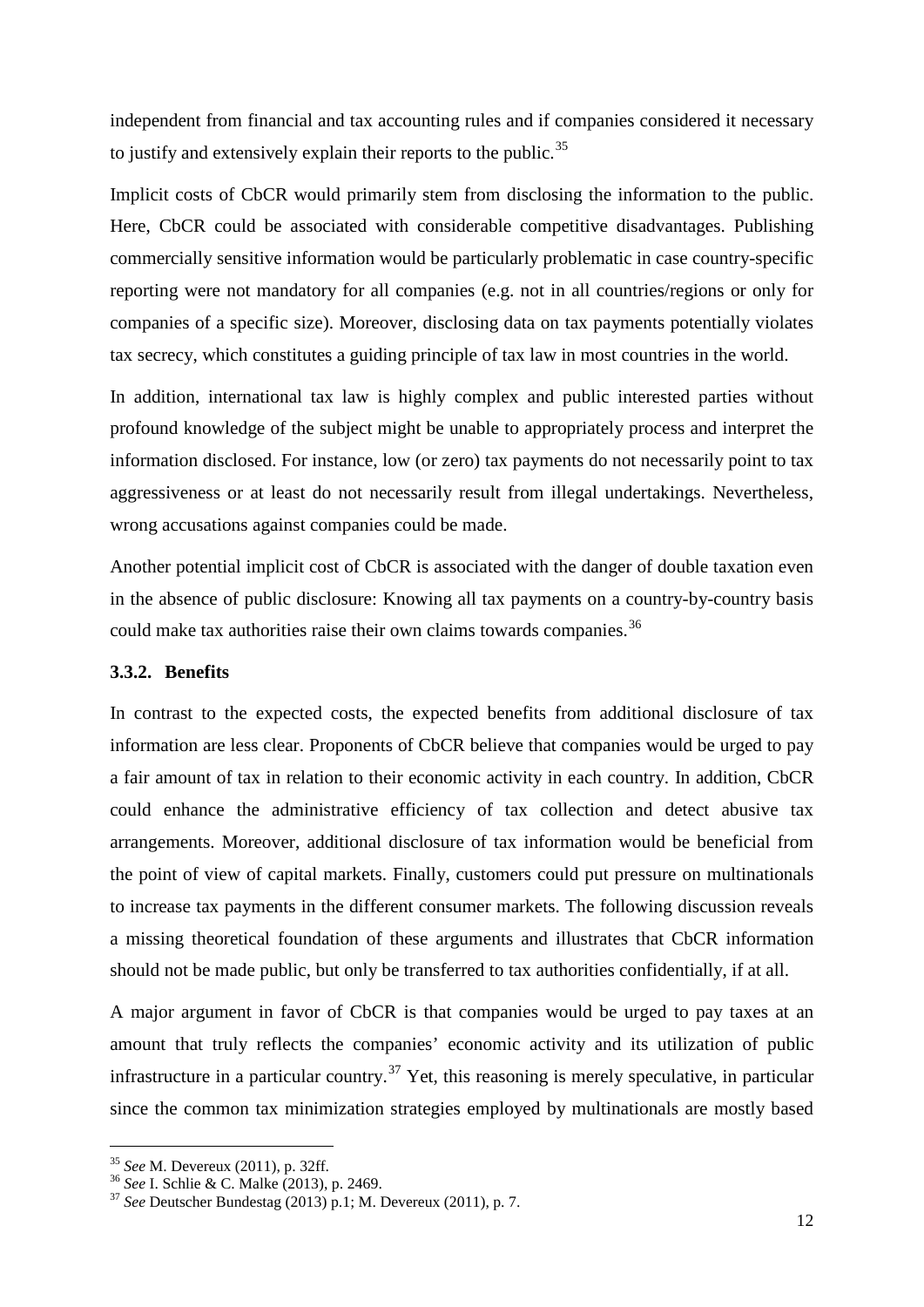on the exploitation of loopholes in domestic and international tax laws and therefore in itself are not illegal. Moreover, this argument cannot be based on theoretical foundations, since it is virtually impossible to properly allocate profits and costs to single affiliates of a group by means of transfer prices: By setting up an integrated group of companies, coordination of transactions via markets is abandoned in favour of coordination using intra-organisational hierarchies. The aim is to generate economies of integration, for example by means of lower transaction costs, improvement of information flow or managerial efficiency. As a result, the profits of an integrated group of companies are higher than the aggregate profits earned by its separate entities. Since the excess profits accrue at group level, it is theoretically impossible to determine the source of these profits as they cannot be attributed to specific and, above all, individual transactions either. $38$ 

In addition, it is also questionable to what extent CbCR actually entails additional insights and benefits for tax authorities. Tax authorities can be assumed to be already familiar with the common (legal) channels and arrangements used for profit shifting, ever since the most prominent examples have been made available to the public.<sup>[39](#page-15-1)</sup> CbCR, therefore, might only provide hints as regards the question of which companies should be audited or examined with increased scrutiny. This might be relevant for inbound investments in particular. Then, however, it could be argued that it is not necessary to make country-by-country disclosures publicly accessible, i.e. it would be sufficient to make the information available to fiscal authorities only. This is also in line with the OECD's proposal to integrate CbCR into the transfer pricing documentation framework.

Proponents of CbCR moreover claim that the enlarged information set (available to the public) would be beneficial from a capital market point of view. For instance, knowing which countries a multinational operates in could potentially enable investors to better assess the companies' geo-political risk and the sustainability of its tax charge.<sup>[40](#page-15-2)</sup> However, some empirical evidence suggests that capital market participants already face an information overload and do not actually consider the full information set available.<sup>[41](#page-15-3)</sup>

Finally and most importantly, it seems unlikely that CbCR will reduce tax minimization grounded on the utilization of beneficial tax regimes and constructional flaws in international

<span id="page-15-0"></span><sup>38</sup> *See* C.E. Mclure (1984), p. 94ff.; R. Avi-Yonah & I. Benshalom (2011), p. 379; O.H. Jacobs et al. (2011),

p. 661; W. Schön (2010), p. 233ff.; H.J. Ault (2013), p.1200-1201.<br><sup>39</sup> See R. Pinkernell (2012), p. 369ff.; E. Kleinbard (2011), p. 707ff.

<span id="page-15-1"></span>

<span id="page-15-2"></span><sup>&</sup>lt;sup>40</sup> See R. Murphy (2009), p. 14. Investors could for instance see whether the tax charge largely depends on operations located in tax haven countries.

<span id="page-15-3"></span><sup>41</sup> *See* D. Lenter et al. (2003), p. 823ff.; J.S. Raedy et al. (2011), p. 3.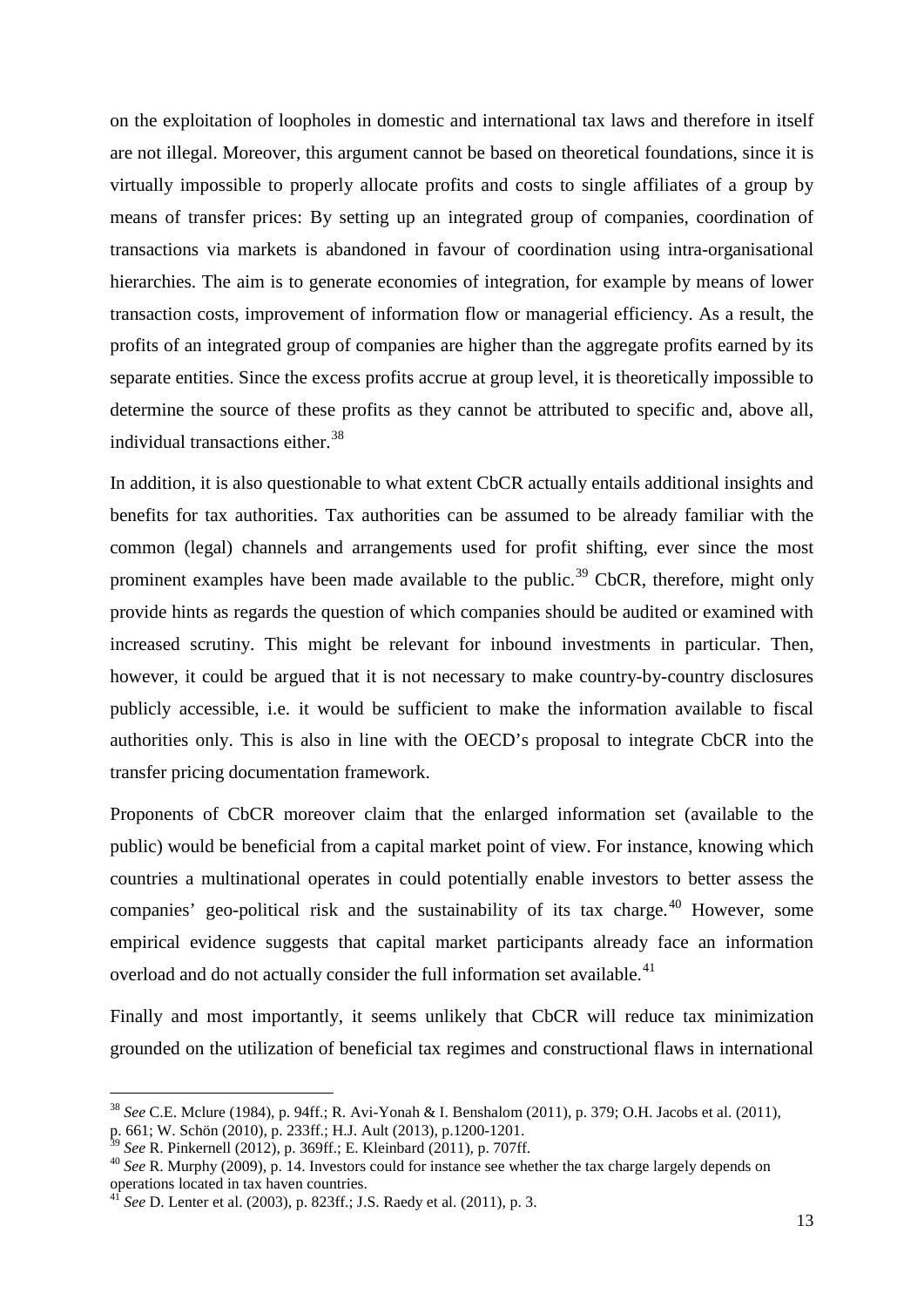tax law. Rather, public pressure resulting from CbCR would be expected in case of illegal endeavors, which, however, are mostly not the reason for the unusually low effective tax rates of multinationals currently observed.

Moreover, empirical evidence is somewhat inconclusive with regard to the relationship between a forced increase in the information to be disclosed by companies and tax aggressive behavior. Hasegawa et al.<sup>[42](#page-16-0)</sup>, for instance, assess the tax reform in Japan in 2004 which constituted the abolishment of mandatory disclosure of individual and corporate tax returns. They find that companies do not generally report higher profits once tax returns become confidential again. A change in behavior with respect to tax planning activities can actually only be observed for non-listed companies. Therefore their findings are inconclusive with regard to the hypothesis that enforced disclosure reduces tax aggressiveness. Their findings further suggest that non-universal (unilateral) disclosure provisions would even trigger tax avoidance behavior. Furthermore, they show that if there is a threshold for disclosure, many taxpayers would under-report so as to avoid disclosure. Mixed empirical evidence also exists with regard to the FIN 48 implementation.<sup>[43](#page-16-1)</sup> Gupta et al.<sup>[44](#page-16-2)</sup> find that increased tax disclosure under FIN 48 reduced firm tax aggressiveness, at least at the state level.<sup>[45](#page-16-3)</sup> Similarly, Balakrishnan et al.<sup>[46](#page-16-4)</sup> report that aggressive tax planning decreases corporate transparency, but also increases the volume of tax-related disclosure. Yet, Blouin et al. observe that public firms appear to have taken actions to avoid mandated disclosure under FIN  $48<sup>47</sup>$  $48<sup>47</sup>$  $48<sup>47</sup>$  As a result, there is no clear empirical evidence reflecting that a change in disclosure provisions affects firm's tax aggressiveness. If at all, this applies to non-listed companies.

Lastly, since there is no clear empirical evidence showing that companies publicly accused of having engaged in aggressive tax planning suffer from damage to their reputation yet, it remains uncertain whether CbCR would actually impact customers' purchase decision at all.

#### **3.3.3. Interim conclusion**

To sum up, it can be concluded that expected benefits of CbCR lack a theoretical foundation and, according to empirical evidence, do not seem to outweigh the associated costs. Instead, it

<span id="page-16-1"></span><span id="page-16-0"></span><sup>42</sup> M. Hasegawa et al. (2013). <sup>43</sup> For more details on FIN 48, *see* Section 2 above. <sup>44</sup> S. Gupta et al. (2013).

<span id="page-16-3"></span><span id="page-16-2"></span><sup>45</sup> Similar results have been obtained by Hope et al. (2013) for a different setting. They show that tax avoidance behavior has increased after mandatory geographic earnings disclosure (SFAS No. 131) were abolished.

<span id="page-16-5"></span><span id="page-16-4"></span><sup>&</sup>lt;sup>46</sup> K. Balakrishnan et al. (2012).<br><sup>47</sup> J. Blouin et al. (2010).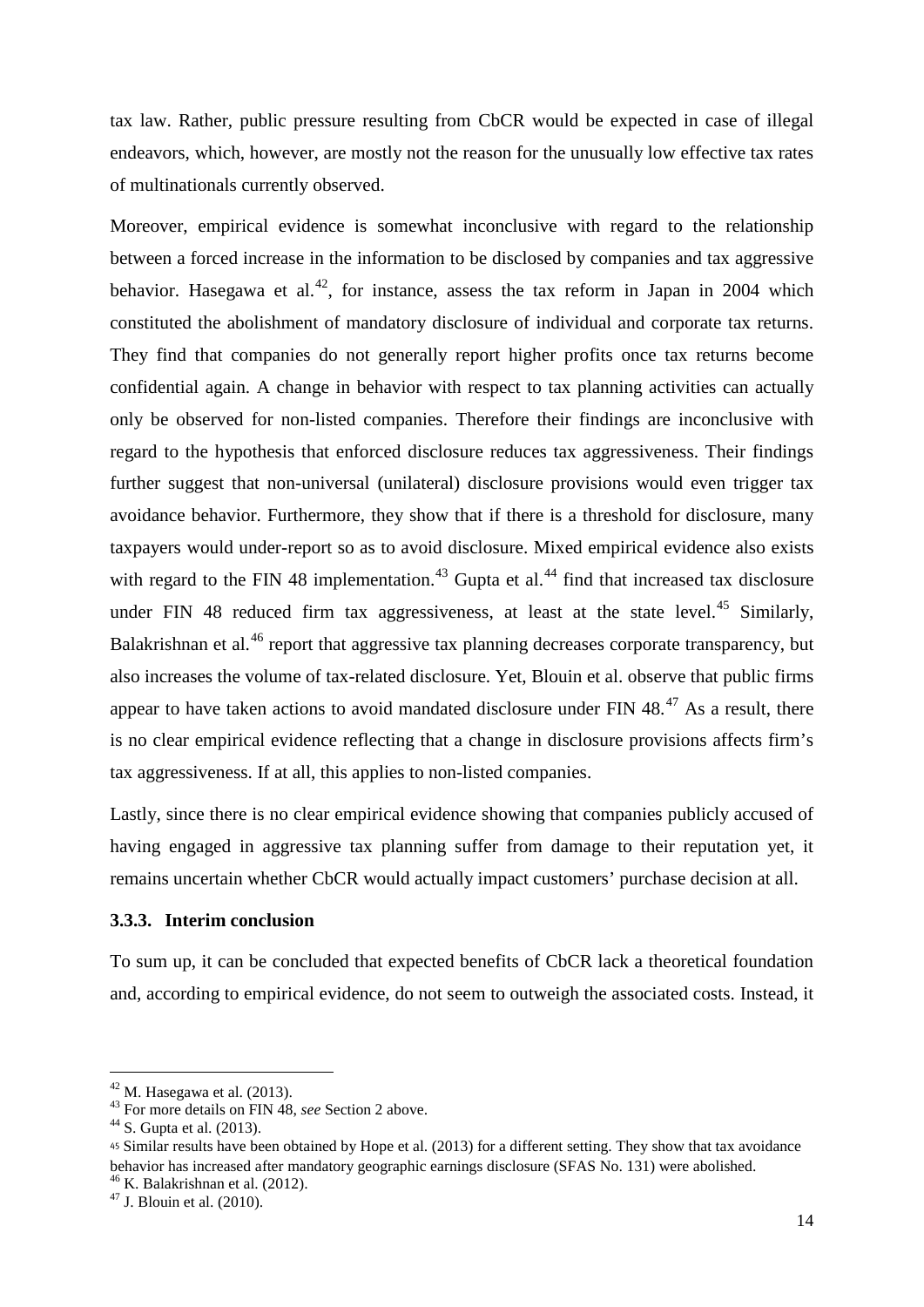appears to be reasonable to combat tax aggressiveness by different means. It is, therefore, up to legislators to remove unintended gaps and loopholes in the tax laws.

#### **4. Alternatives**

As discussed above, legal tax planning activities can hardly be combated by increasing transparency in financial reporting or by CbCR. Rather, it might be more effective to limit the leeway companies have with respect to constructing tax minimizing group structures. Empirical evidence reveals intra-group financing and transfer pricing as the most prominent channels for multinationals' profit shifting. In a recent meta-analysis, Heckemeyer and Overesch show that transfer pricing is by far the most dominant profit shifting channel. While transfer pricing explains 72% of the total share of shifted profits, the share of intra-group financing amounts to 28% only.<sup>[48](#page-17-0)</sup> Further empirical evidence shows that enforcing tax rules does indeed reduce tax aggressive behaviour of multinational companies.

One example for the tightening of tax rules has been the enforcement of transfer pricing rules in the last years. Lohse, Spengel and Riedel<sup>[49](#page-17-1)</sup> aim to generate a measure for the stringency and impact of transfer pricing rules showing that the regulations have become stricter over time. In that regard, Lohse and Riedel<sup>[50](#page-17-2)</sup> use these insights to demonstrate that such transfer pricing regulations significantly reduce profit shifting activities by up to 50% (measured by the sensitivity of corporate pre-tax profits to changes in the corporate income tax rate). In particular, penalties exert an additional limiting effect on profit shifting behavior. Furthermore, they argue that higher administrative costs arising from additional documentation requirements can be justified in the light of anticipated benefits. In addition, Luckhaupt et al. point out the importance of a standardized set of transfer pricing rules in order to decrease complexity and to actually reduce the leeway for profit shifting.<sup>[51](#page-17-3)</sup>

With regard to intra-group financing, studies have revealed the effectiveness of thin capitalization rules. Buettner et al.<sup>[52](#page-17-4)</sup> find that thin-capitalization rules effectively reduce multinationals' incentive to make use of internal loans for international tax planning. Blouin et al.[53](#page-17-5) obtain similar results concerning the effectiveness of thin capitalization rules with

<span id="page-17-0"></span><sup>48</sup> *See* J.H. Heckemeyer & M. Overesch (2013), pp. 23-26.

<span id="page-17-1"></span>

<span id="page-17-3"></span><span id="page-17-2"></span><sup>&</sup>lt;sup>50</sup> T. Lohse & N. Riedel (2013).<br><sup>51</sup> *See* H. Luckhaupt et al. (2012). In particular they propose an apportionment method for those profits that cannot be allocated by transfer pricing.<br><sup>52</sup> T. Buettner et al. (2012).

<span id="page-17-4"></span>

<span id="page-17-5"></span> $53$  J. Blouin et al. (2013).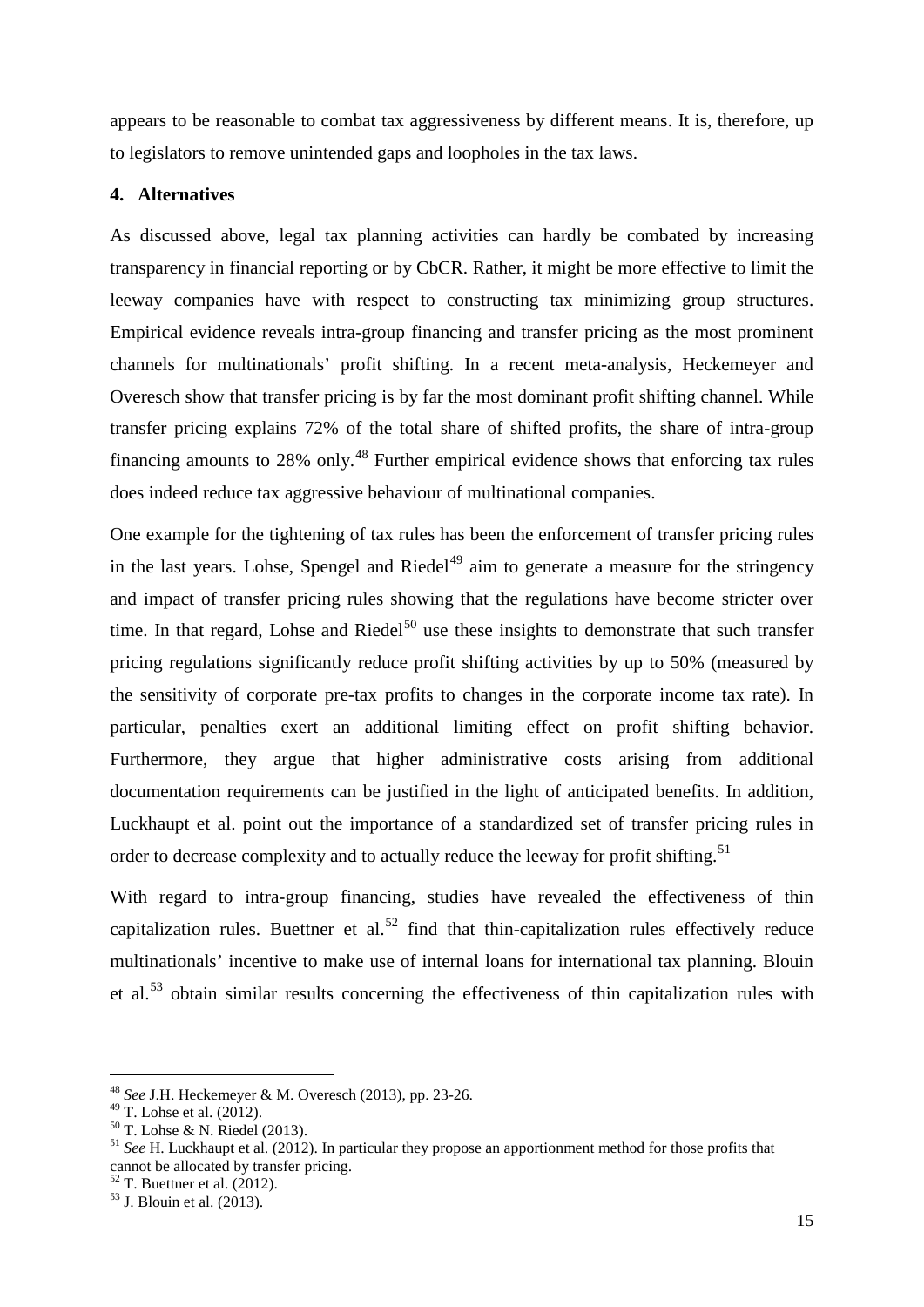respect to their impact on the capital structure of multinational firms (reduction of internal debt).

A promising avenue might therefore be to close gaps and loopholes and to reduce leeway in domestic and international tax laws. However, in that case it would be important to ensure that tightened regulations do not lead to double taxation, i.e. these regulations would have to be universally accepted by all countries. Here, a standardization of transfer pricing regulations might be more efficient in terms of limiting profit shifting and is more in line with the goals of avoiding double- and non-taxation than a tightening of thin capitalization rules.<sup>[54](#page-18-0)</sup>

## **5. Conclusion**

- (1) Aggressive tax planning efforts of highly profitable multinational companies (so called Base Erosion and Profit Shifting (BEPS)) have recently become the subject of intense public debate. As a response, several international initiatives and parties have called for more transparency in financial reporting, especially by means of a Country-by-Country Reporting (CbCR).
- (2) Existing provisions already require the disclosure of certain tax information, e.g. on tax payments in individual and consolidated financial accounts or transfer pricing documentation to tax authorities. Furthermore, some regulations requiring countryspecific information have been put in place for the extractive and financial sectors. However, no comprehensive CbCR for all countries and industry sectors has been implemented so far.
- (3) Several initiatives call for a comprehensive and public disclosure of specific information on tax payments and profits on a country-by-country basis. Our findings suggest that neither consolidated nor individual financial accounts seem to be an appropriate platform to provide such country-specific information. If at all, CbCR should be provided in a separate template. However, detailed and harmonized definitions and regulations would then have to be determined to ensure comparability.
- (4) The discussion on benefits and costs of a potential CbCR has revealed that benefits are largely uncertain since current tax planning activities are mainly based on the legal exploitation of gaps and loopholes in national and international tax law. Moreover, expected benefits are not based on a theoretical foundation. Costs, however, seem to be

<span id="page-18-0"></span><sup>54</sup> *See* Blouin et al. (2013).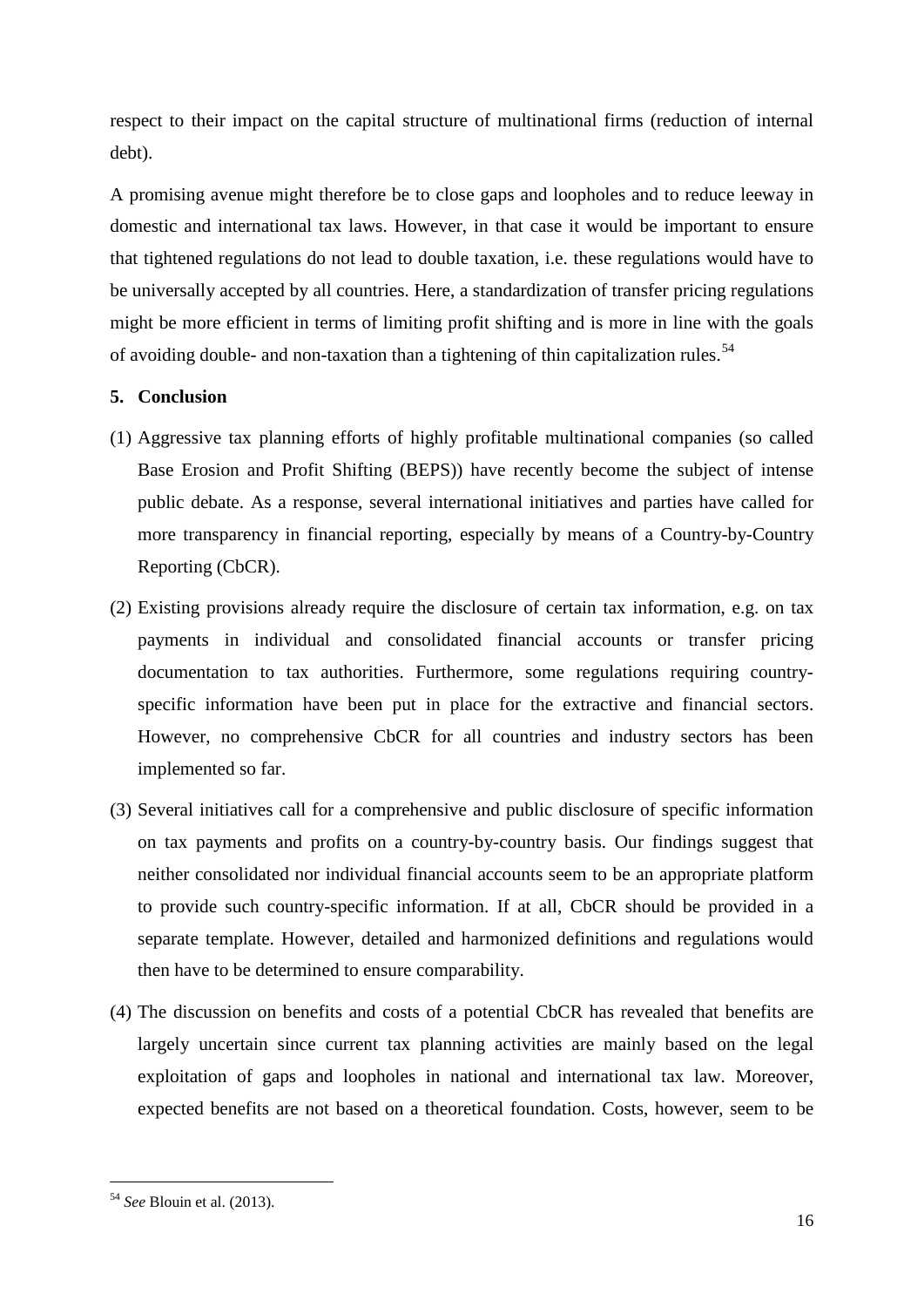more significant. Therefore, CbCR cannot be regarded as a convincing measure to combat aggressive international tax planning of multinational companies.

(5) Alternatively, the enforcement of national and international tax rules should be considered. This is in accordance with recent empirical evidence demonstrating, in particular, the effectiveness of tightening transfer pricing rules.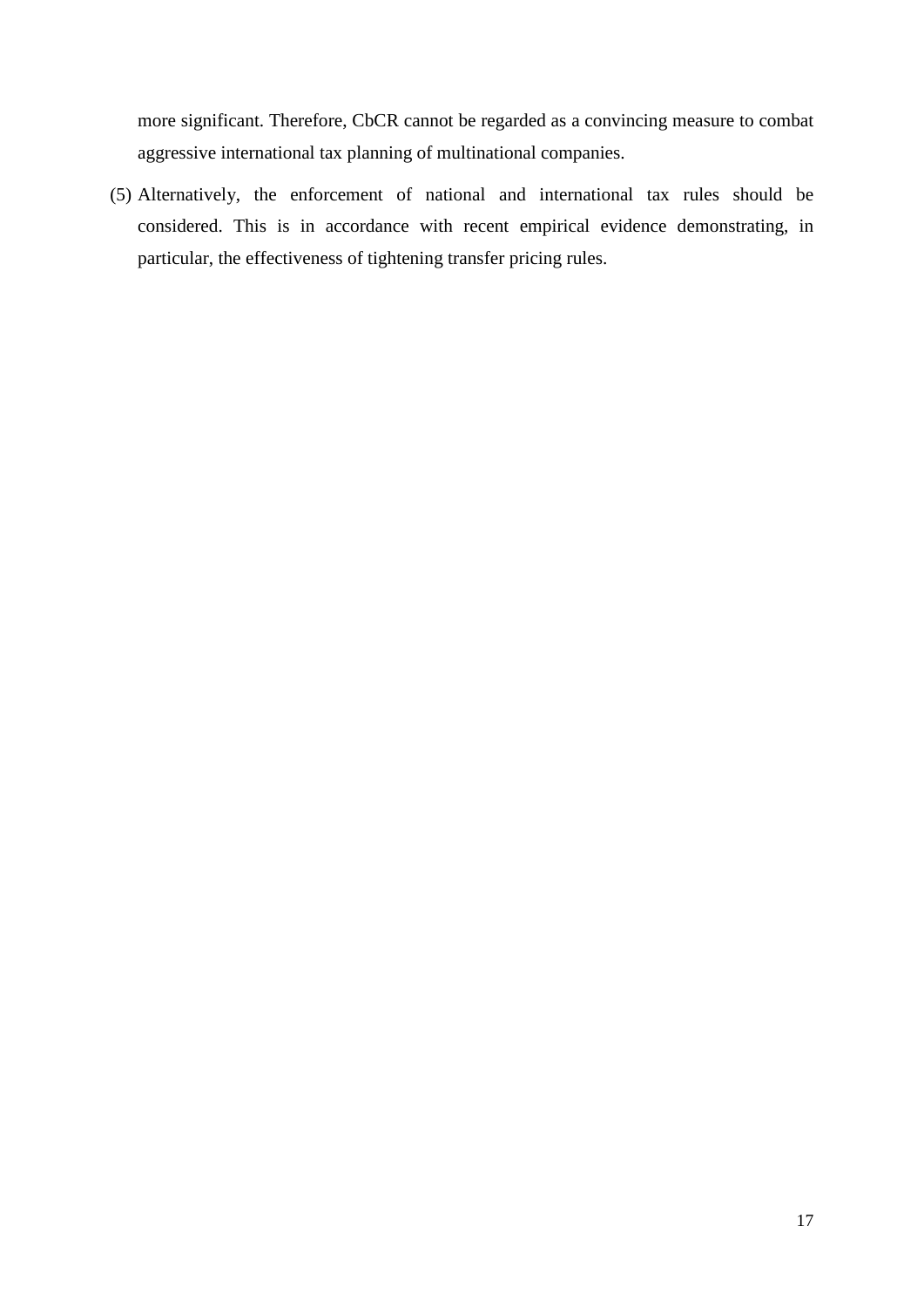#### **References**

- H.J. Ault (2013), Some Reflections on the OECD and The Sources of International Tax Principles, *Tax Notes International*, pp. 1195-1201.
- R. Avi-Yonah and I. Benshalom (2011), Formulary apportionment myths and prospects: promoting better international tax policies by utilizing the misunderstood and undertheorized formulary alternative, *World Tax Journal*, pp. 371-398.
- S. Bach (2013), Unternehmensbesteuerung: Hohe Gewinne mäßige Steuereinnahmen, *DIW Wochenbericht*, pp.3-12.
- K. Balakrishnan, J. Blouin and W. Guay (2012), *Does Tax Aggressiveness reduce Corporate Transparency?,* Working paper.
- [J. Blouin,](https://accounting.wharton.upenn.edu/profile/400/) C.A. Gleason, L.F. Mills and [S.A. Sikes](https://accounting.wharton.upenn.edu/profile/645/) (2007), [What Can We Learn about](http://ntanet.org/tax-resources/ntj-full-text-articles.html)  [Uncertain Tax Benefits from FIN 48?,](http://ntanet.org/tax-resources/ntj-full-text-articles.html) *National Tax Journal*, pp.521 – 535.
- J. Blouin, C.A. Gleason, L.F. Mills and S.A. Sikes (2010), Pre-Empting Disclosure? Firms' Decisions Prior to FIN No. 48, *The Accounting Review*, pp. 791-815.
- [J. Blouin,](https://accounting.wharton.upenn.edu/profile/400/) L. K. Krull and L. Robinson (2012), [Is U.S. Multinational Intra-Firm Dividend](http://aaajournals.org/doi/abs/10.2308/accr-50193)  [Policy Influenced by Reporting Incentives?,](http://aaajournals.org/doi/abs/10.2308/accr-50193) *The Accounting Review*, pp. 1463-1491.
- J. Blouin, H. Huizinga, L. Laeven and G. Nicodème (2013), *Thin Capitalization Rules and Multinational Firm Capital Structure*, Working Paper.
- T. Buettner, M. Overesch, U. Schreiber and G. Wamser (2012), The impact of thincapitalization rules on multinationals' financing and investment decisions", *Journal of Public Economics*, pp. 930-938.
- K.A. Clausing (2003), Tax-motivated transfer pricing and US intrafirm trade prices, *Journal of Public Economics*, pp. 2207-2223.
- R. Clemons, K. Cook and M.R. Kinney (2013), U.S. Corporate Tax Reform and Financial Reporting Incentives, *Tax Notes*, pp. 427-434.
- Congress of the United States of America (2010), *Dodd-Frank Wall Street Reform and Consumer Protection Act*, Washington.
- M.A. Desai, C.F. Foley and J.R. Hines (2004), A Multinational Perspective on Capital Structure Choice and Internal Capital Markets, *The Journal of Finance*, pp. 2451- 2487.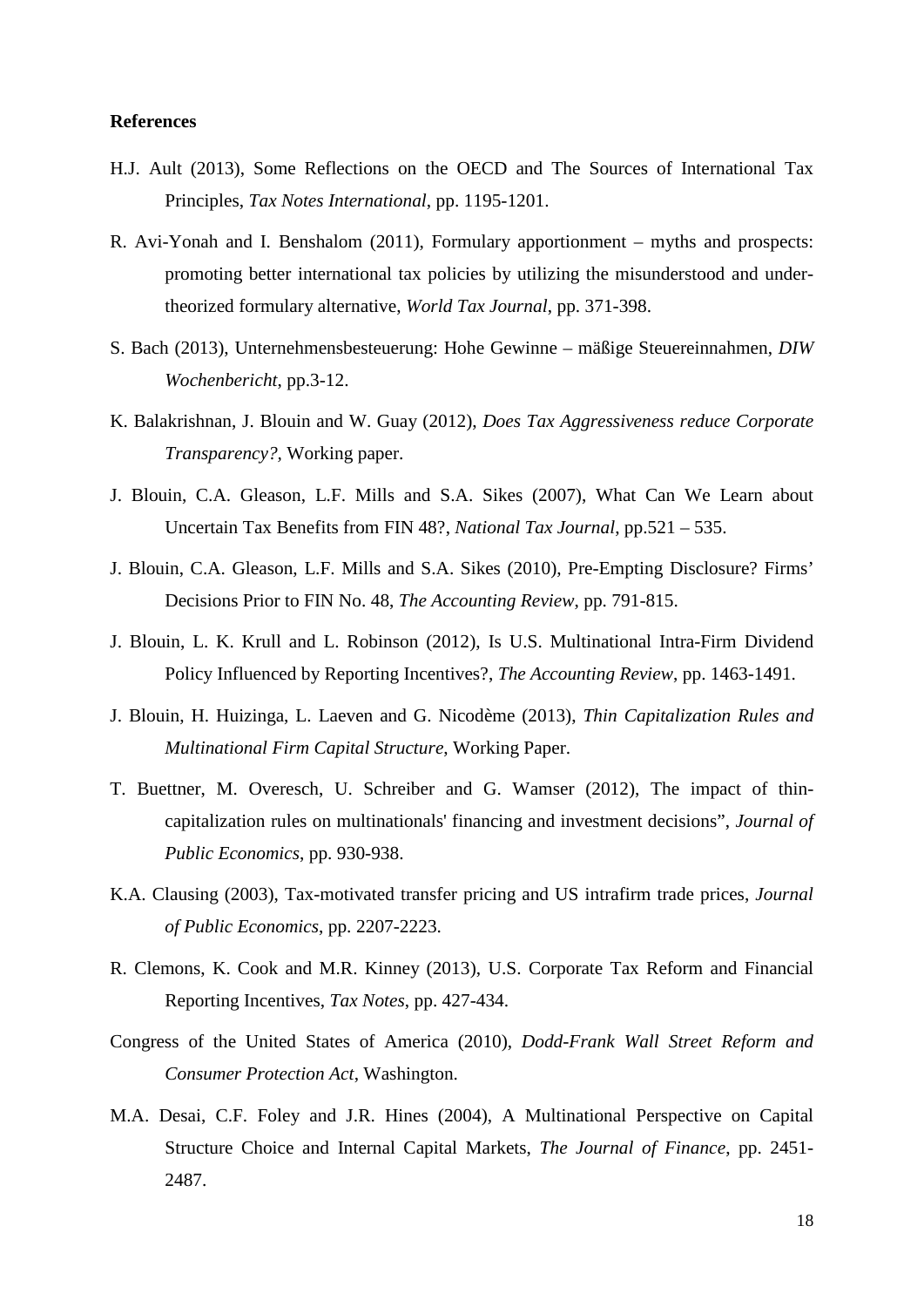- M.A. Desai, C.F. Foley and J.R. Hines (2006), The demand for tax haven operations, *Journal of Public Economics*, pp. 513-531.
- Deutscher Bundestag (2013): *Antrag der Fraktionen SPD und BÜNDNIS 90/DIE GRÜNEN – Steuerzahlungen multinationaler Unternehmen transparent machen – Country-by-Country Reporting in Deutschland einführen und in Europa vorantreiben*, Berlin.
- M. Devereux (2011),*[Transparency in reporting financial data by multinational corporations](http://eureka.bodleian.ox.ac.uk/2451/)*. Project Report, Oxford University Centre for Business Taxation.
- D. Dharmapala and N. Riedel (2013), Earnings shocks and tax-motivated income-shifting: Evidence from European multinationals, *Journal of Public Economics*, pp. 95-107.
- M. Dischinger and N. Riedel (2011), Corporate taxes and the location of intangible assets within multinational firms, *Journal of Public Economics*, pp. 691-707.
- P. Egger, W. Eggert and H. Winner (2010), Saving taxes through foreign plant ownership, *Journal of International Economics*, pp. 99-108.

http://eiti.org, accessed 15 December 2013.

http://en.g20russia.ru/news/20131129/784497471.html, accessed 19 December 2013.

- D. Endres, A. Oestreicher, W. Scheffler and C. Spengel (2007), *The Determination of Corporate Taxable Income in the EU Member States*, Alphen an den Rijn.
- European Commission (2013a), *G20 summit: Improving global confidence and support the global recovery – Joint letter of the Presidents of the European Commission and the European Council*, Memo/13/717.
- European Commission (2013b), *Sustainability and Reporting: Europe at the forefront*, Michel Barnier Speech/13/444.
- C. Fuest, S. Hebous and N. Riedel (2011), International debt shifting and multinational firms in developing economies, *Economics Letters*, pp. 135-138.
- C. Fuest, C. Spengel, K. Finke, J. Heckemeyer, H. Nusser (2013), Profit Shifting and "Aggressive" Tax Planning by Multinational Firms: Issues and Options for Reform, *World Tax Journal*, pp. 307-324.
- H. Grubert and J. Mutti (1991), Taxes, Tariffs and Transfer Pricing in Multinational Corporate Decision Making, *The Review of Economics and Statistics*, pp. 285-293.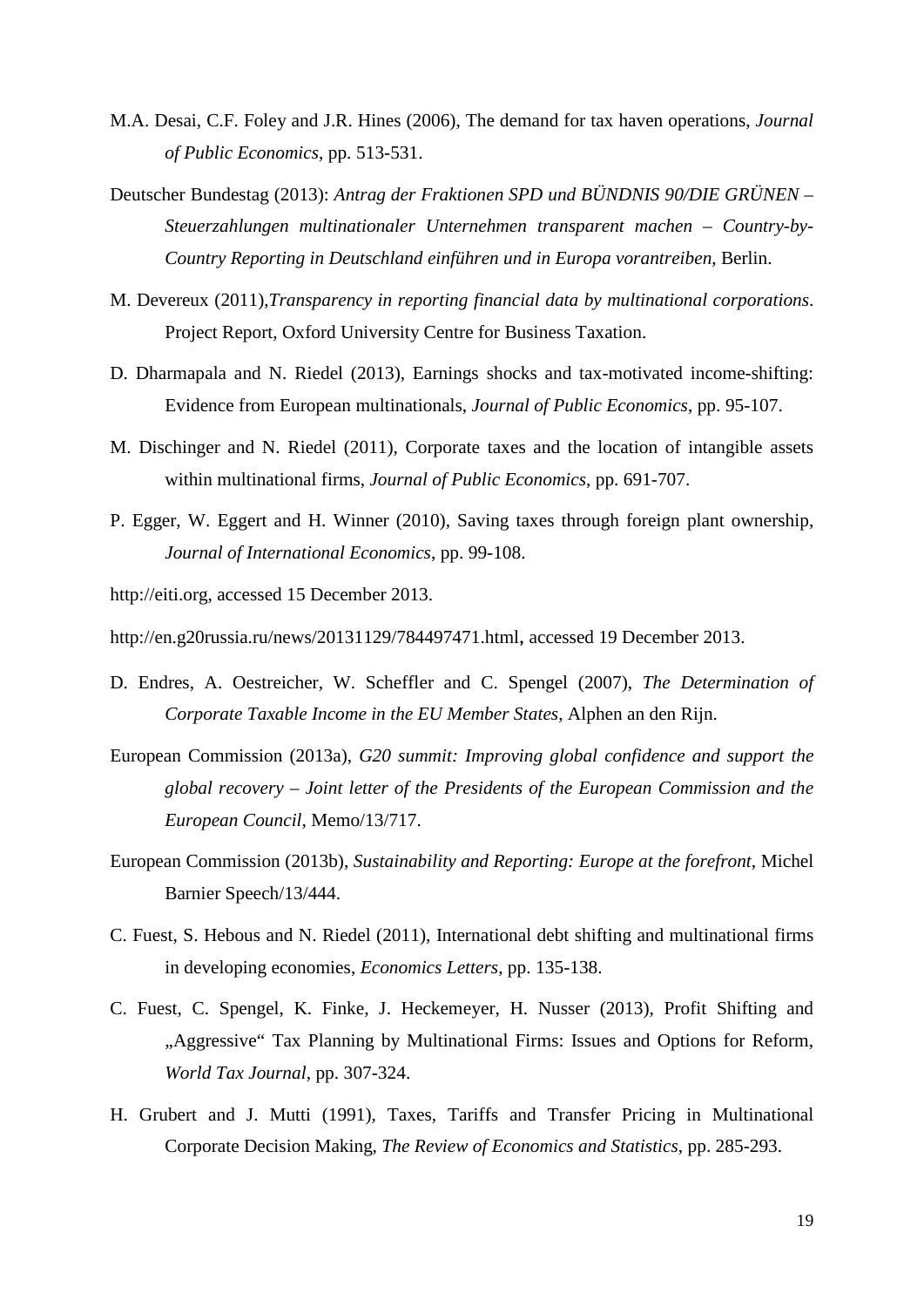- S. Gupta, L.F. Mills and E. Towery (2013), *The Effect of Mandatory Financial Statement Disclosures on Tax Reporting and Collections: The Case of FIN 48 and Multistate Tax Avoidance*, Working Paper.
- M. Hasegawa, J.L. Hoopes, R. Ishida and J.Slemrod (2013), The Effect of public disclosure on reported taxable income: Evidence from individuals and corporations in Japan, *National Tax Journal,* pp. 571-608.
- C. Heber (2013), Rechnungslegung nach Ländern als Möglichkeit zur Verbesserung der Informationsbeschaffung der Abgabenbehörden, *Internationales Steuerrecht*, pp. 522- 527.
- J.H. Heckemeyer and M. Overesch (2013), *Multinationals' Profit Response to Tax Differentials: Effect Size and Shifting Channels*, ZEW-Discussion Paper No. 13-045.
- J. H. Heckemeyer and C. Spengel (2008), Ausmaß der Gewinnverlagerung multinationaler Unternehmen - empirische Evidenz und Implikationen für die deutsche Steuerpolitik, *Perspektiven der Wirtschaftspolitik*, pp. 37-61.
- J.R. Hines and E.M. Rice (1994), Fiscal Paradise: Foreign Tax Havens and American Business, *The Quarterly Journal of Economics*, pp. 149-182.
- O.-K. Hope, M. Ma and W.B. Thomas (2013), Tax avoidance and geographic earnings disclosure, *Journal of Accounting and Economics*, pp. 170-189.
- H.P. Huizinga and L. Laeven (2008), International profit shifting within multinationals: A multi-country perspective, *Journal of Public Economics*, pp. 1164-1182.
- O.H. Jacobs, D. Endres and C. Spengel (2011), *Internationale Unternehmensbesteuerung*, 7th Edition, Munich.
- T. Karkinsky and N. Riedel (2012), Corporate taxation and the choice of patent location within multinational firms, *Journal of International Economics*, pp. 176-185.
- E. Kleinbard (2011), Stateless Income, *Florida Tax Review*, pp. 699-773.
- G. Kofler (2012), Indirect Credit versus Exemption: Double Taxation Relief for Intercompany Distributions, *Bulletin for International Taxation*, pp.77-89.
- H.K. Kroppen (2013), *International Aspekte einer Reform der Unternehmensbesteuerung*, 38. Jahrestagung Deutsche Steuerjuristische Gesellschaft e.V., Berlin, 9./10.9. 2013.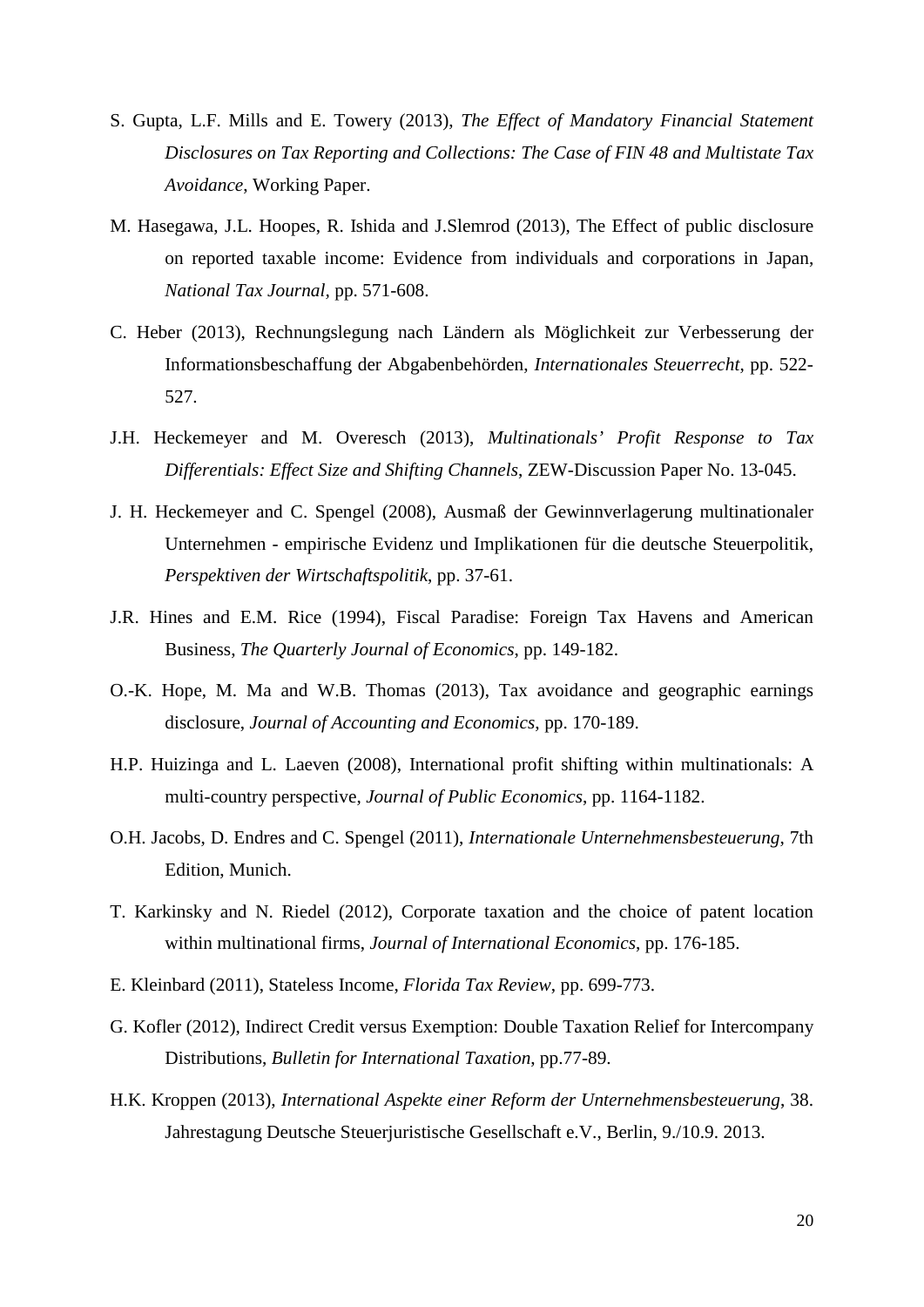- D. Lenter, J. Slemrod and D. Shackelford (2003), Public Disclosure of Corporate Tax Return Information: Accounting, Economics, and Legal Perspectives, *National Tax Journal*, pp. 803-830.
- T. Lohse, N. Riedel and C. Spengel (2012), *The increasing importance of transfer pricing regulations – a worldwide overview,* Oxford Center for Business Taxation Working Paper WP 12/27.
- T. Lohse and N. Riedel (2013), *Do Transfer Pricing Laws limit International Income Shifting? Evidence from European Multinationals*, Oxford University Centre for Business Taxation Working Paper 13/07.
- H. Luckhaupt, M. Overesch and U. Schreiber (2012), *The OECD Approach to Transfer Pricing: A Critical Assessment and Proposal*, in: W. Schön and K. Konrad (Eds.) (2012), Fundamentals of International Transfer Pricing in Law and Economics, Berlin/Heidelberg, pp. 91-121.
- C.E. Mclure (1984), *Defining a Unitary Business: An Economist's View*, in: C.E. Mclure (Ed.) (1984), The State Corporation Income Tax: Issues in Worldwide Unitary Combination, Stanford, pp. 89-124.
- R. Murphy (2009), *Country-by-Country Reporting – Holding multinational corporations to account wherever they are*, Task Force on Financial Integrity and Economic Development.
- R. Murphy (2012), *Closing the European Tax Gap – A Report for Group of the Progressive Alliance of Socialists & Democrats in the European Parliament*, Tax Research LLP.
- OECD (2010), *OECD Transfer Pricing Guidelines for Multinational Enterprises and Tax Administrations,* OECD Publishing.
- OECD (2013a), *Action plan on Base Erosion and Profit Shifting,* OECD Publishing.
- OECD (2013b), *Memorandum on Transfer Pricing Documentation and Country by Country Reporting*, OECD Publishing.
- Oxfam (2000), *Tax Havens: Releasing the Hidden Billions for Poverty Eradication*, Oxfam International Policy Paper.
- R. Pinkernell (2012), Ein Musterfall zur internationalen Steuerminimierung durch US-Konzerne, *Steuer und Wirtschaft*, pp. 369-374.